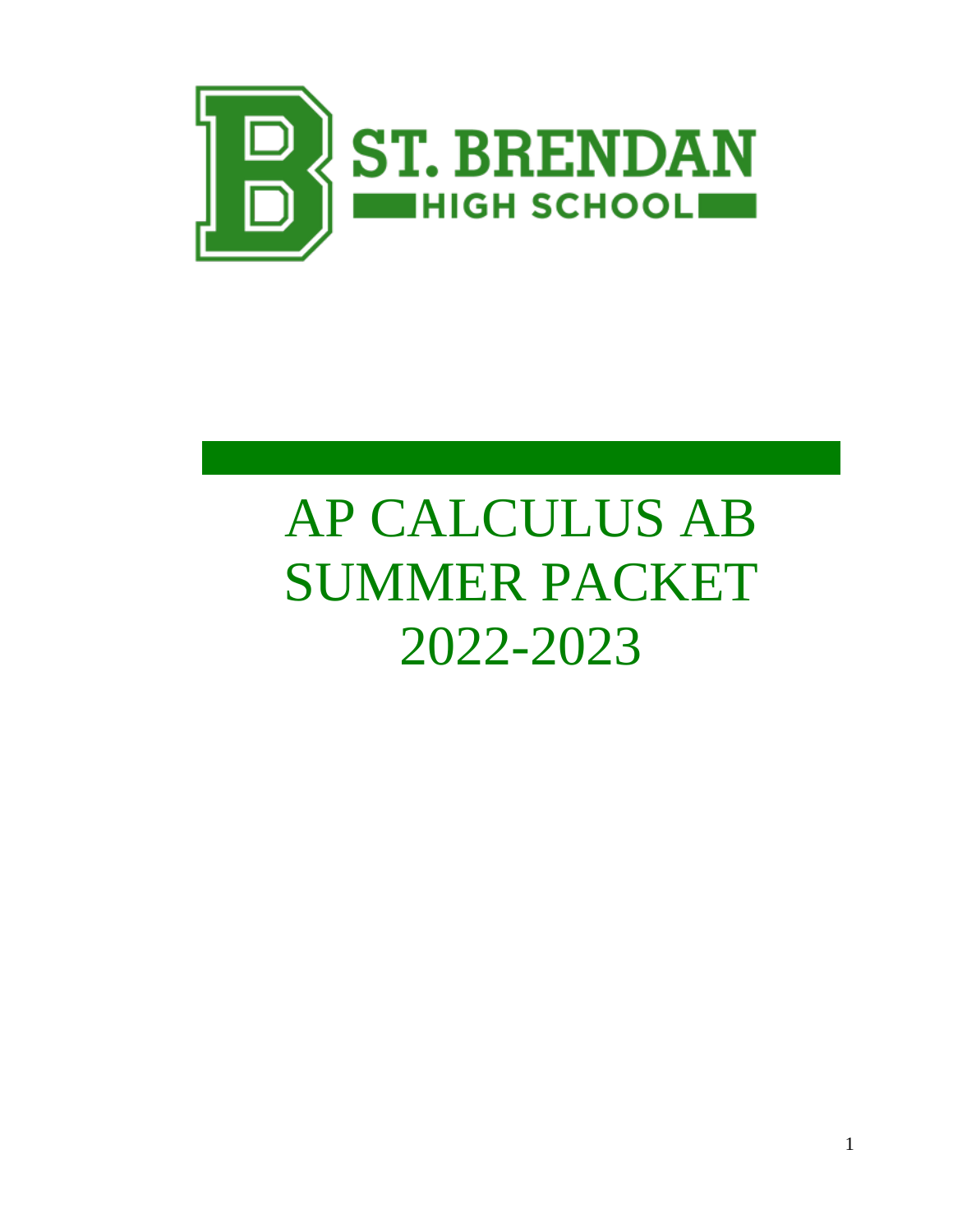This summer math packet is a review of some of the concepts you learned in Pre-calculus that are needed when you begin your Calculus class in August. It will assure that all students will be on the same page as to what they are expected to know.

#### **Instructions for completing the packet:**

- $\checkmark$  Please print the packet or use loose leaf paper to complete the packet by hand showing all work when necessary. Work must be neat and legible.
- $\checkmark$  Please use your Pre-Calculus notes of the websites provided to help you if you need reminders on how to complete some practice problems.
- $\checkmark$  Take notes as you complete your work. You will be given a quiz on this material the first week of school.
- $\checkmark$  Work on the packet with your friends. Help each other. Every student is responsible for knowing the material in this packet.
- $\checkmark$  Bring your packet the first day of school. It will be collected for a grade. Only packets done with paper and pencil will be accepted.

Helpful Websites:

<http://www.mathtv.com/>

<http://www.purplemath.com/modules/index.htm>

[http://www.khanacademy.org](http://www.khanacademy.org/)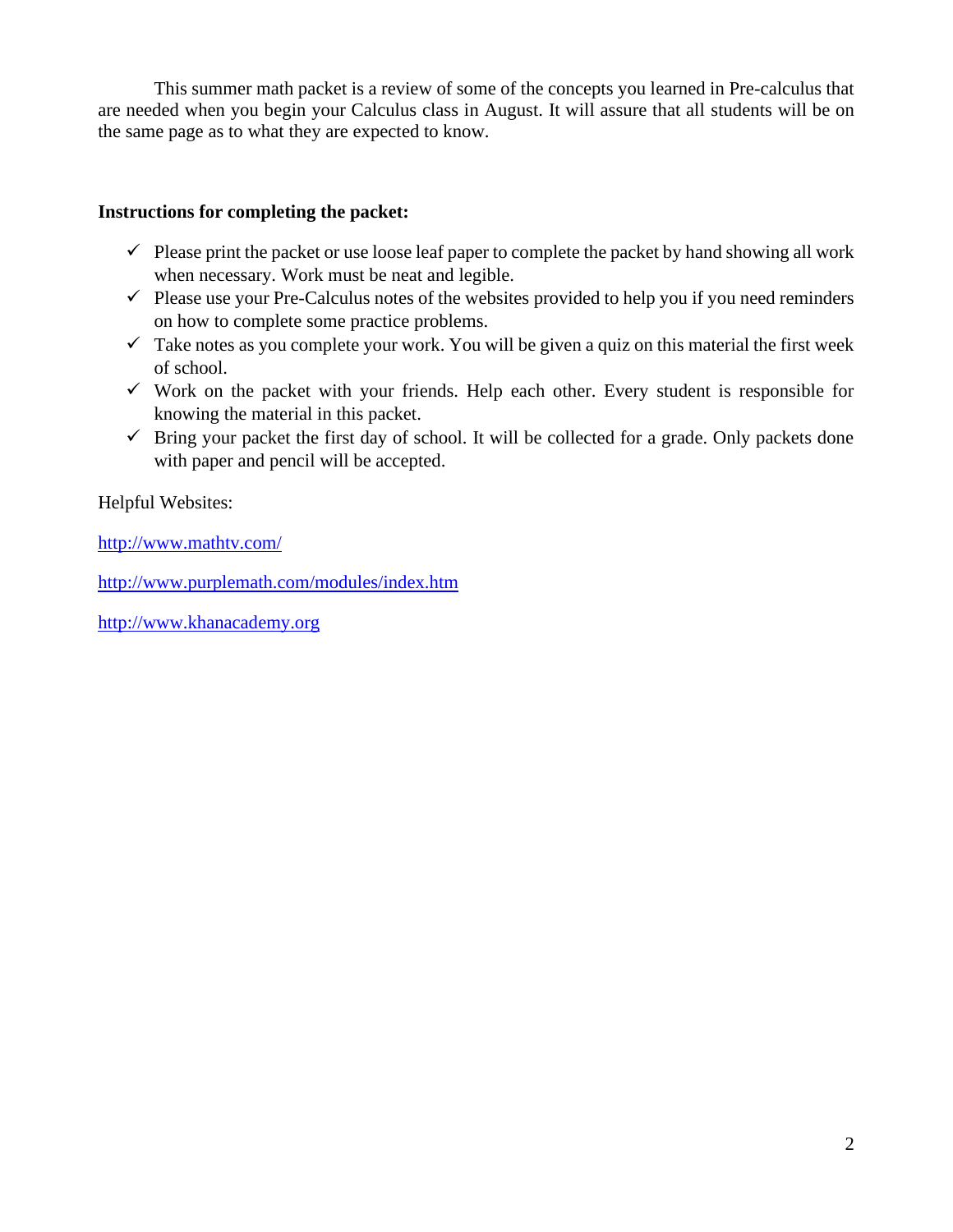## **AP CALCULUS SUMMER WORKSHEET**

#### DUE: First day of school.

This assignment is to be done at your leisure during the summer. It is designed to help you become comfortable with your graphing calculator as well as give you practice in necessary math skills which are basic knowledge for Calculus. You will need to read your calculator manual to understand how your calculator works. It is important that you gain these skills over the summer so that we can spend more time talking about calculus and less time on how to use the calculator and do basic algebra

#### **For questions 1 through 10 indicate the type of transformation applied to the parent function. Use the following abbreviations:**

*VSU : vertical shift up ; VSD : vertical shift down ; HSR : horizontal shift right ; HSL : horizontal shift left ; VC : vertical compression ; VS : vertical stretch ; HC : horizontal compression ; HS : horizontal stretch ; RX : reflection over x-axis ; RY : reflection over y-axis* 

- 1. Parent Function:  $y = x^2$ a.  $y = x^2 - 5$ b.  $y = x^2 + 3$ c.  $y = (x-10)^2$ d.  $y = (x+8)^2$ e.  $y = 4x^2$ f.  $y = 0.25x^2$ g.  $y = -x^2$ h.  $y = -(x+3)^2 + 6$ i.  $y = (x+4)^2 - 8$ j.  $y = -2(x+1)^2 + 4$ k.  $y = \frac{1}{2}(x-6)$  $\frac{1}{2}(x-6)^2-6$ 3  $y = \frac{1}{2}(x-6)^2 - 6$ 1.  $y = -3(x+2)^2 - 2$
- 2. Parent Function:  $y = sin(x)$ 
	- a.  $y = sin(2x)$ b.  $y = 2\sin(x)$
	- c.  $y = \sin(x) 2$ d.  $y = \sin(2x) + 2$
- 3. Parent Function:  $y = cos(x)$ a.  $y = cos(3x)$ b.  $y = cos$ 2  $y = cos\left(\frac{x}{2}\right)$ c.  $y = 2\cos(x) + 2$ d.  $y = -2\cos(x) - 1$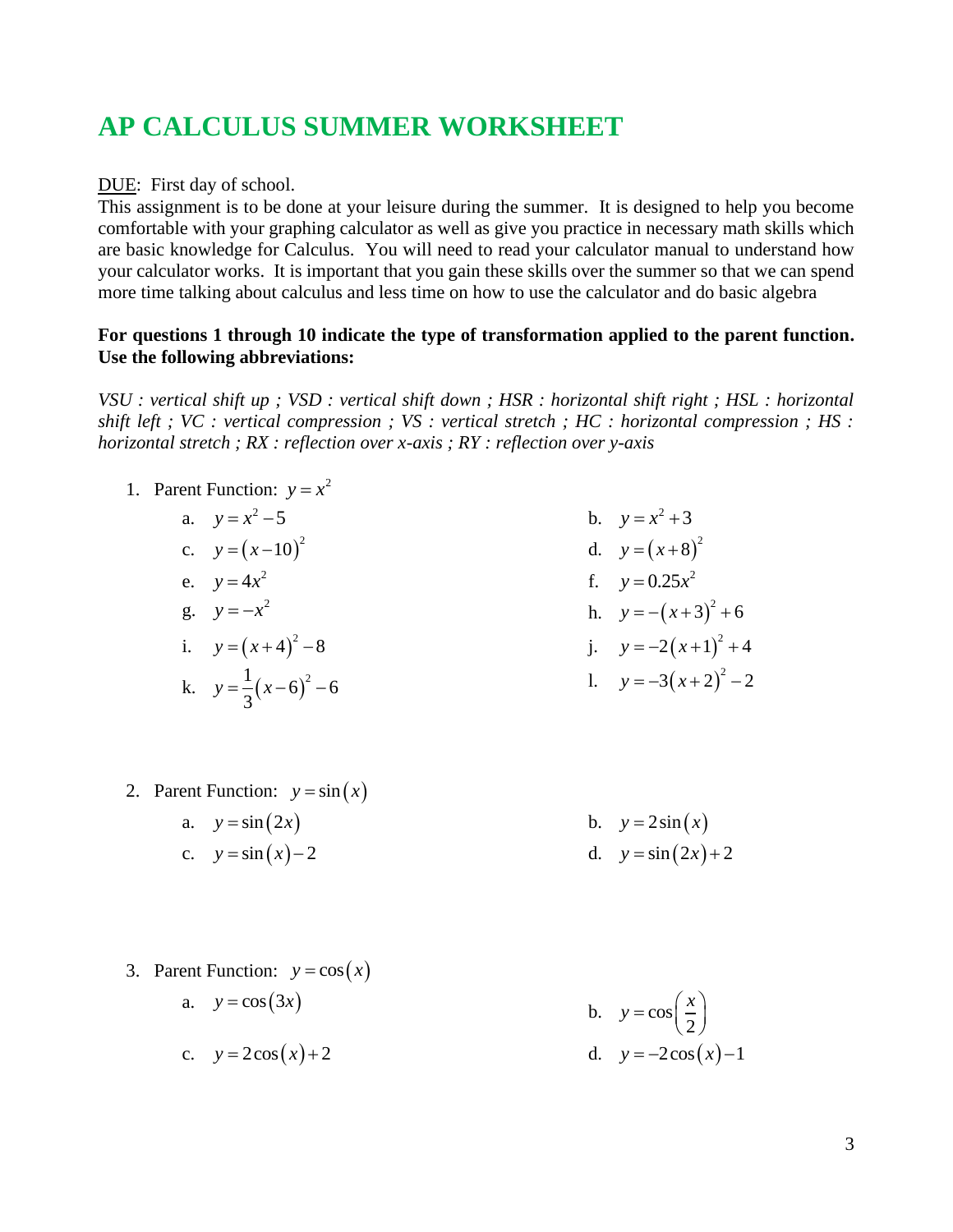- 4. Parent Function:  $y = x^3$ 
	- a.  $y = x^3 + 2$ **b**.  $y = -x^3$ c.  $y = x^3 - 5$ d.  $y = -x^3 + 3$ e.  $y = (x-4)^3$ f.  $y = (x-1)^3 - 4$ g.  $y = -2(x+2)^3 + 1$ h.  $y = x^3 + x$
- 5. Parent Function:  $y = \sqrt{x}$ a.  $y = \sqrt{x-2}$ b.  $y = \sqrt{-x}$ c.  $y = \sqrt{x+5}$ d.  $y = \sqrt{6-x}$ e.  $y = -\sqrt{x}$ f.  $y = -\sqrt{-x}$ g.  $y = \sqrt{x+2}$ h.  $y = \sqrt{2x-6}$ i.  $y = -2\sqrt{x}$ *j*. *y* = −√4 − *x*

6. Parent Function:  $y = \ln x$ a.  $y = \ln(x+3)$ 

- c.  $y = \ln(x-2)$ d.  $y = \ln(-x)$ ) e.  $y = -\ln x$ f.  $y = \ln |x|$  $g. \quad y = \ln(2x) - 4$
- 
- 7. Parent Function:  $y = e^x$

a. 
$$
y = e^{2x}
$$
  
\nc.  $y = e^{2-x}$   
\ne.  $y = -e^{x}$   
\ng.  $y = 2 - e^{x}$ 

b. 
$$
y = \ln(x) + 3
$$
  
d.  $y = \ln(-x)$   
f.  $y = \ln|x|$   
h.  $y = -3\ln(x) + 1$ 

b. 
$$
y = e^{x-2}
$$
  
d.  $y = e^{2x} + 3$   
f.  $y = e^{-x}$   
h.  $y = e^{0.5x}$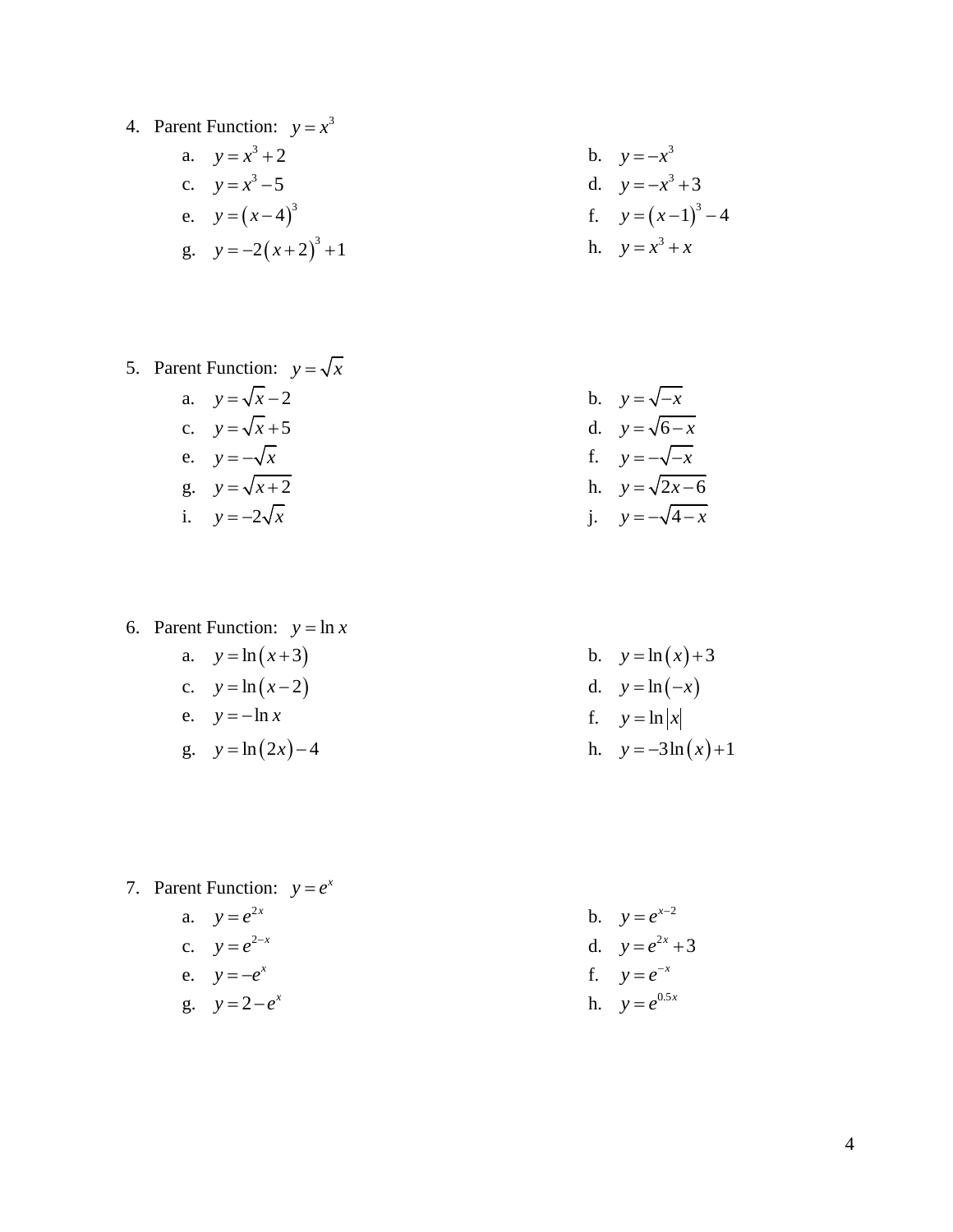8. Parent Function:  $y = 2^x$ 

a. 
$$
y=3^x
$$
  
\nb.  $y=0.5^x$   
\nc.  $y=3^{-x}$   
\nd.  $y=4^{x-3}$   
\nf.  $y=2^{-x}+3$ 

9. Parent Function: 
$$
y = \frac{1}{x}
$$
  
\na.  $y = \frac{1}{(x-2)}$   
\nb.  $y = -\frac{1}{x}$   
\nc.  $y = \frac{1}{(x+4)}$   
\nd.  $y = \frac{2}{(5-x)}$ 

10. Parent Function: 
$$
y = |x|
$$
  
a.  $y = |x| + 2$   
b.  $y = |x-3|$   
c.  $y = -2|x|$   
d.  $y = |x-2|+3$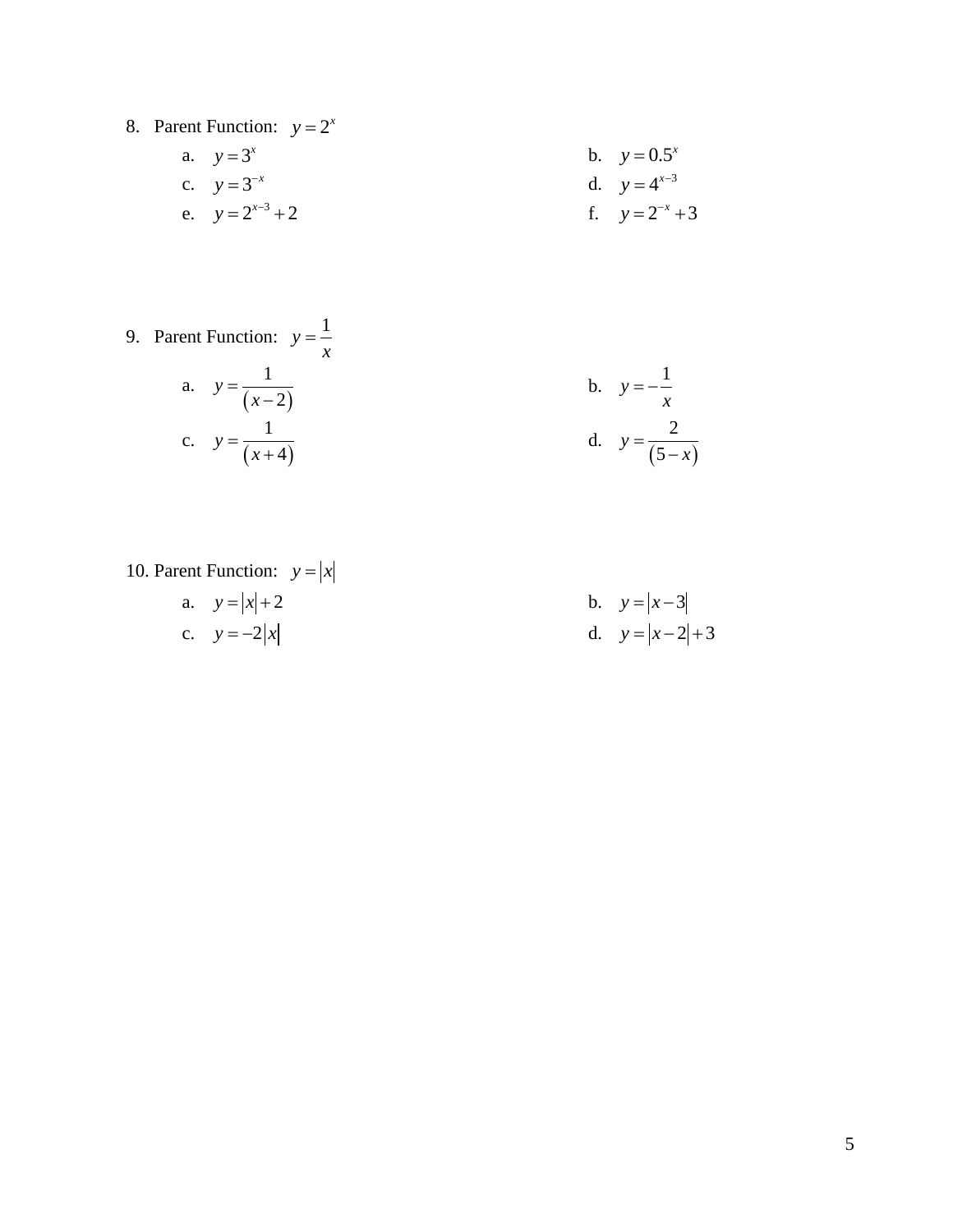**For questions 11 through 16, determine the domain and zeros (nearest 0.001) of each of the following functions. Use a sign chart to determine the intervals where the function is positive and negative. Use your calculator and table for help**.

For example  $f(x) = x$ Domain: {all reals} Zeros:  $x=0$  Sign chart**: - +** -1 0 1

11. Given: 
$$
f(x) = x^4 - 3x^3 + 2x^2 - 7x - 11
$$

12. Given:  $f(x) = 0.7x^2 + 3.2x + 1.5$ 

13. Given: 
$$
f(x) = x^4 - 8x^2 + 5
$$

14. Given:  $f(x) = x^3 + 3x^2 - 10x - 1$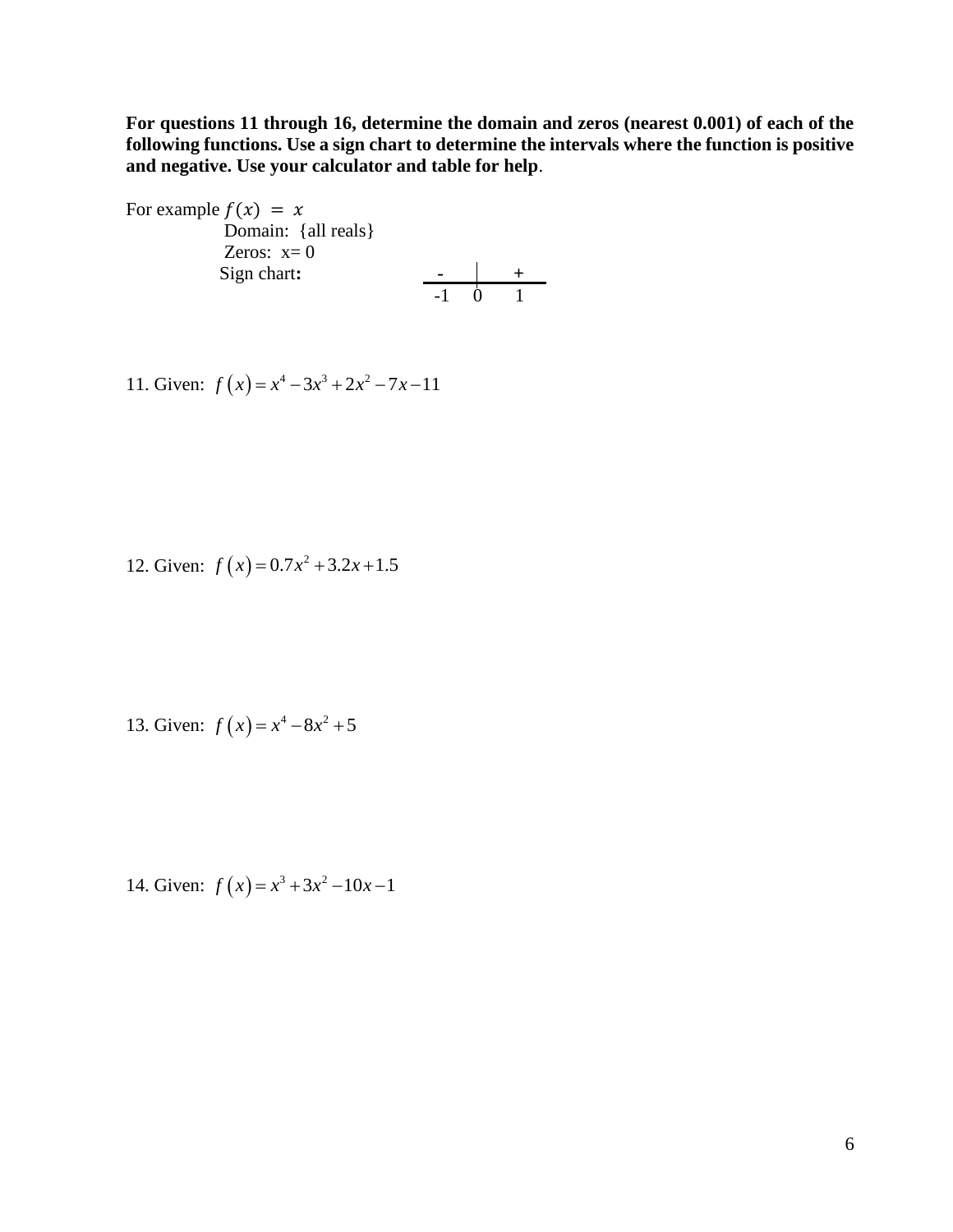15. Given:  $f(x) = 100x^3 - 203x^2 + 103x - 1$ 

16. Given:  $f(x) = \frac{(x+1)}{(x+2)}$  $(x) = \frac{(x+1)}{(x+2)}$  $=\frac{(x+1)(x+1)}{(x+1)(x+1)}$  $f(x) = \frac{x}{x}$ 

**For questions 17 to 21 use the given information to write the following equations in point-slope**   $y - y_1 = m(x - x_1)$  form.

17. The line containing point (4,-7) and having slope of 2.

18. The line containing the point (-13,5) and parallel to  $4x + 2y = -7$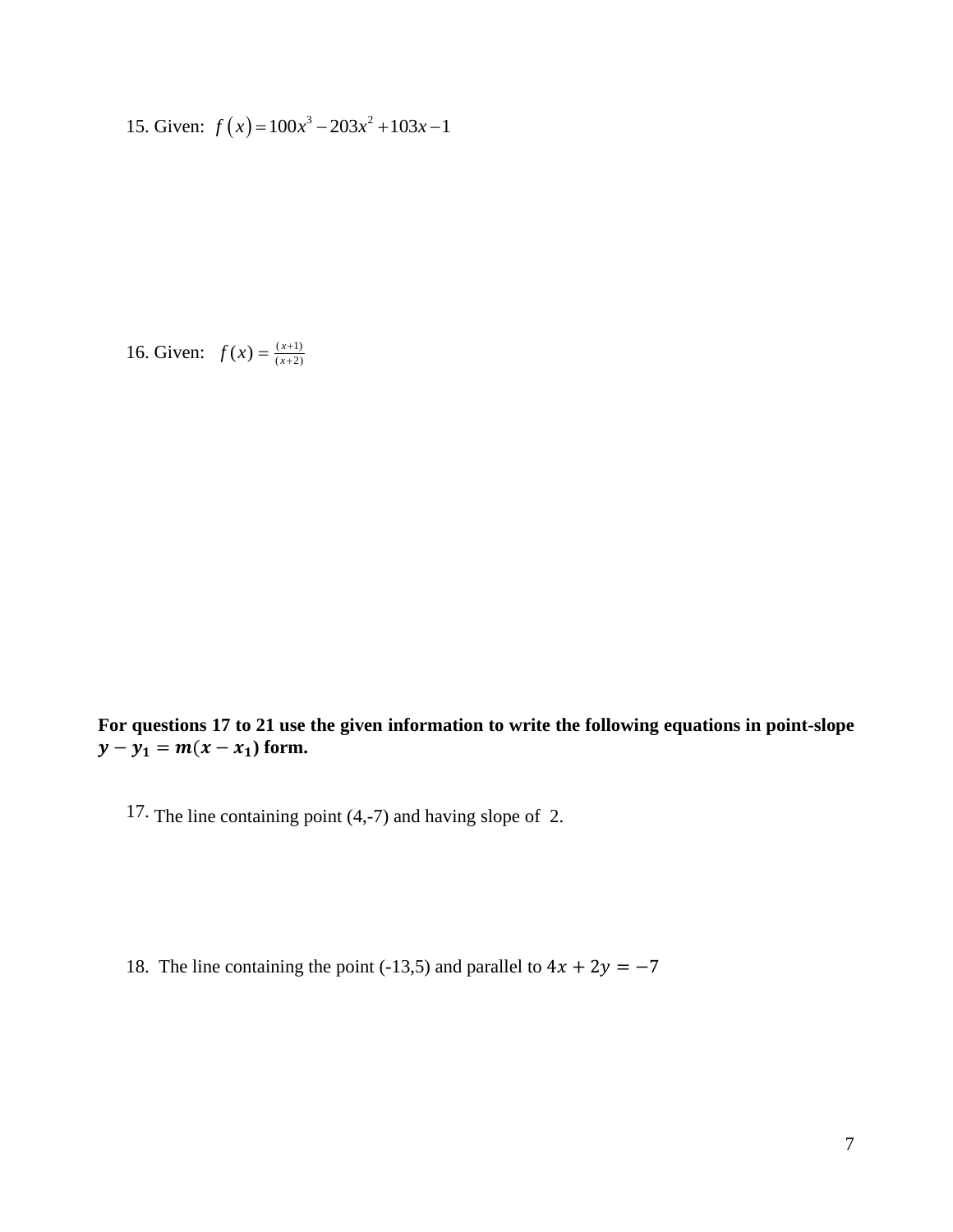19. The line containing the point (0,-2) and perpendicular to  $x - 4y = -7$ 

20. The line containing the point (2,9) and having a slope of 0.

21. The perpendicular bisector of the segment between (-5,3) and (12,3)

**Graph the following inequalities.**

22. 
$$
y \le -x^2 + x + 6
$$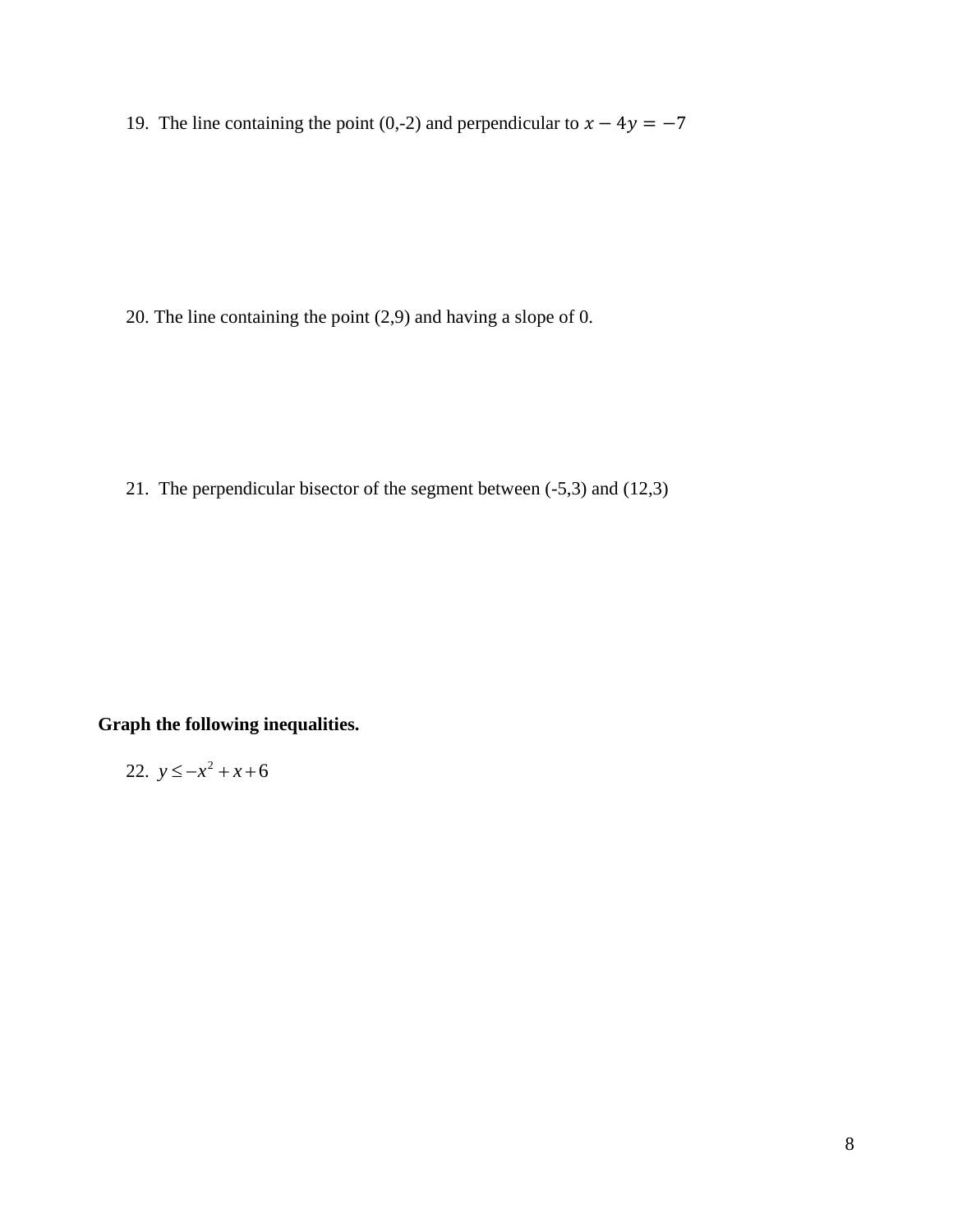23. 
$$
y > x^3 - 4x
$$
, for  $\{x \mid -6 \le x \le 6\}$ 

24. 
$$
y < -(x-2)^2 - 4
$$
, for  $\{x \mid -4 \le x \le 8\}$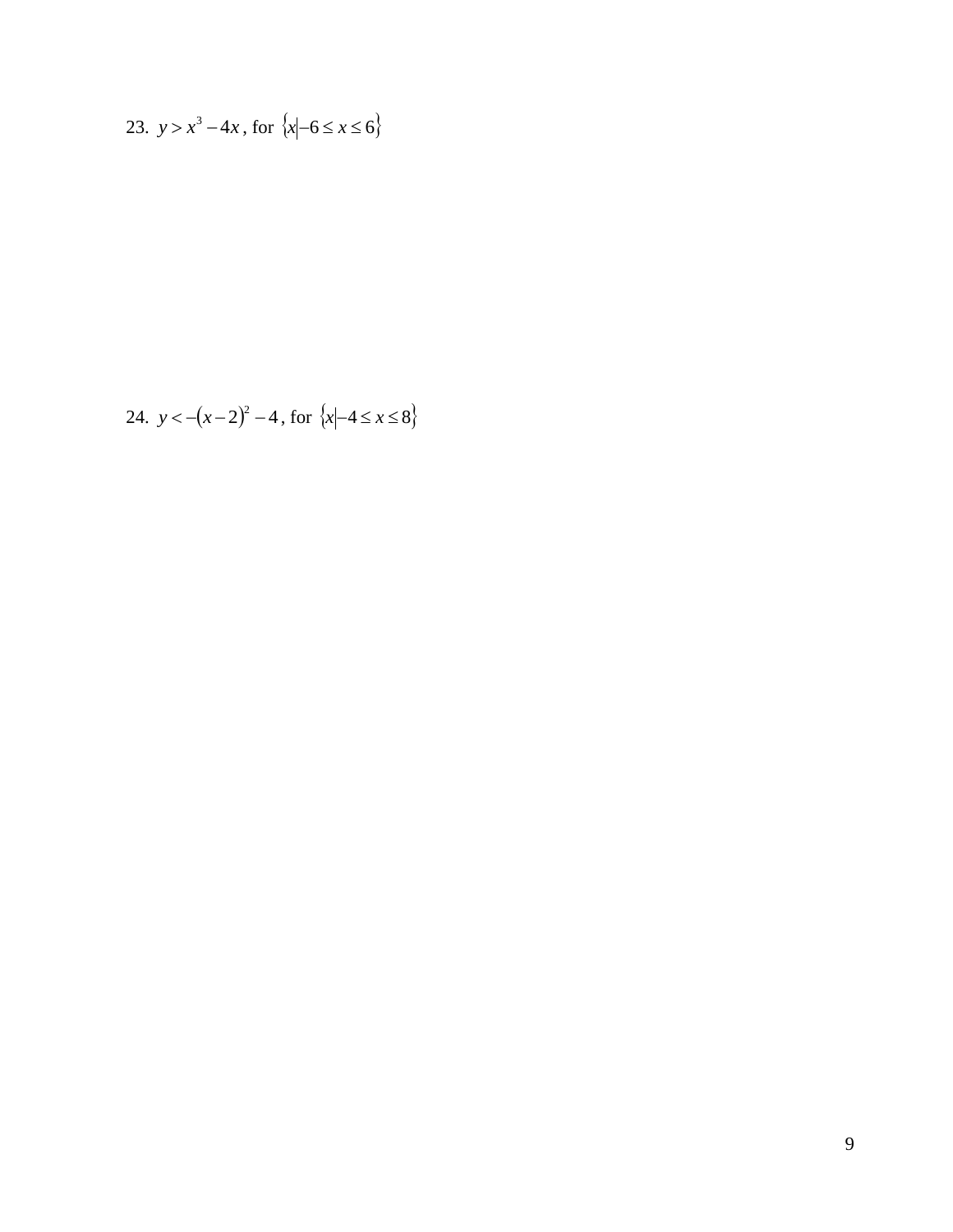**For questions 25-27 sketch the following graphs for the given function. You might use a calculator.**

- 25.  $f(x)=x^2-5x-3$ 
	- a. Sketch the graph of  $f(x)$ .
	- b. Sketch the graph of  $|f(x)|$ .
	- c. Sketch the graph of  $f(|x|)$ .
	- d. Sketch the graph of  $f(2x)$ .
	- e. Sketch the graph of  $2 \cdot f(x)$ .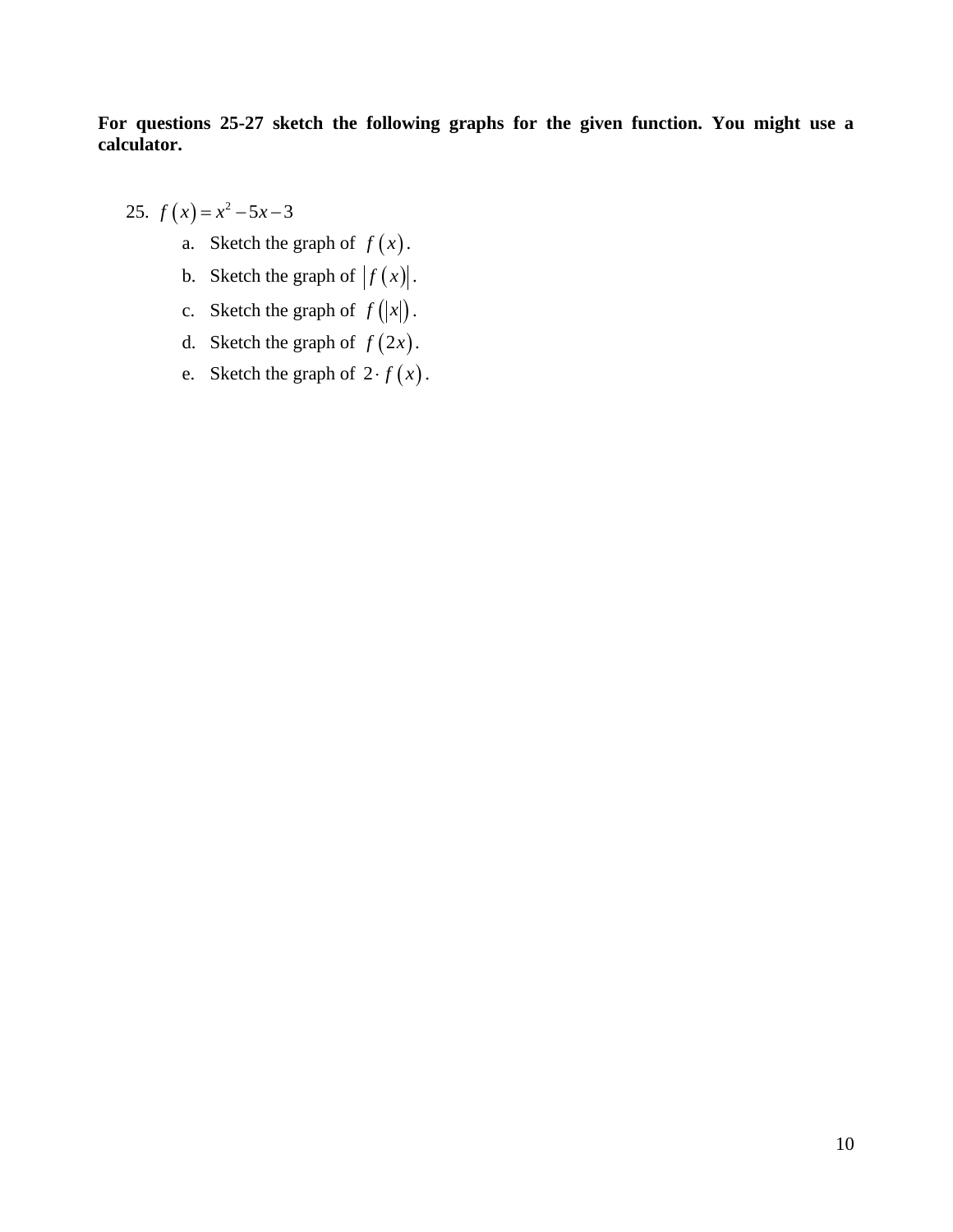### 26.  $f(x) = 2 \sin(x)$

- a. Sketch the graph of  $f(x)$ .
- b. Sketch the graph of  $|f(x)|$ .
- c. Sketch the graph of  $f(|x|)$ .
- d. Sketch the graph of  $f(2x)$ .
- e. Sketch the graph of  $2 \cdot f(x)$ .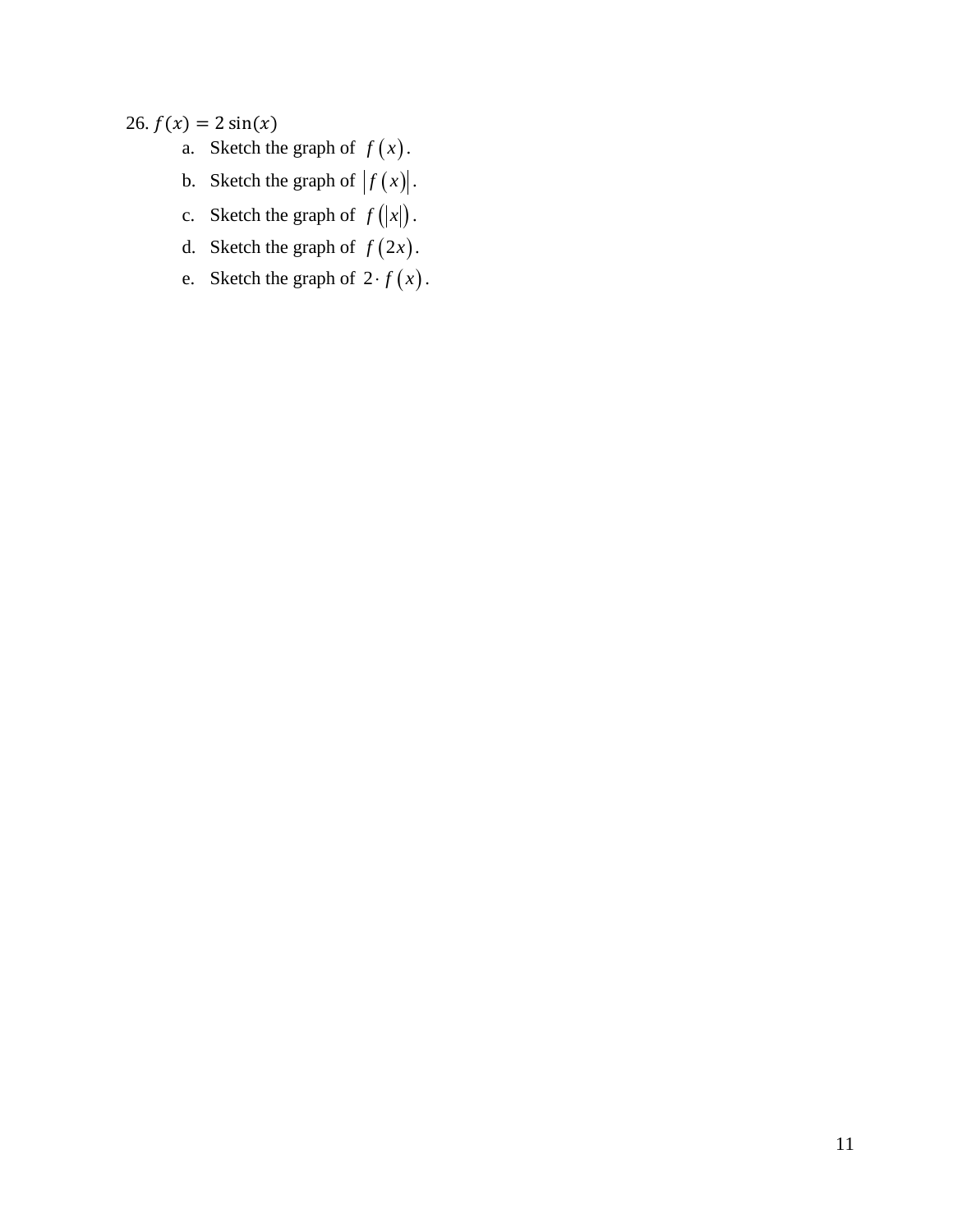## 27.  $f(x) = -x^3 - 2x^2 + 3x - 4$

- a. Sketch the graph of  $f(x)$ .
- b. Sketch the graph of  $|f(x)|$ .
- c. Sketch the graph of  $f(|x|)$ .
- d. Sketch the graph of  $f(2x)$ .
- e. Sketch the graph of  $2 \cdot f(x)$ .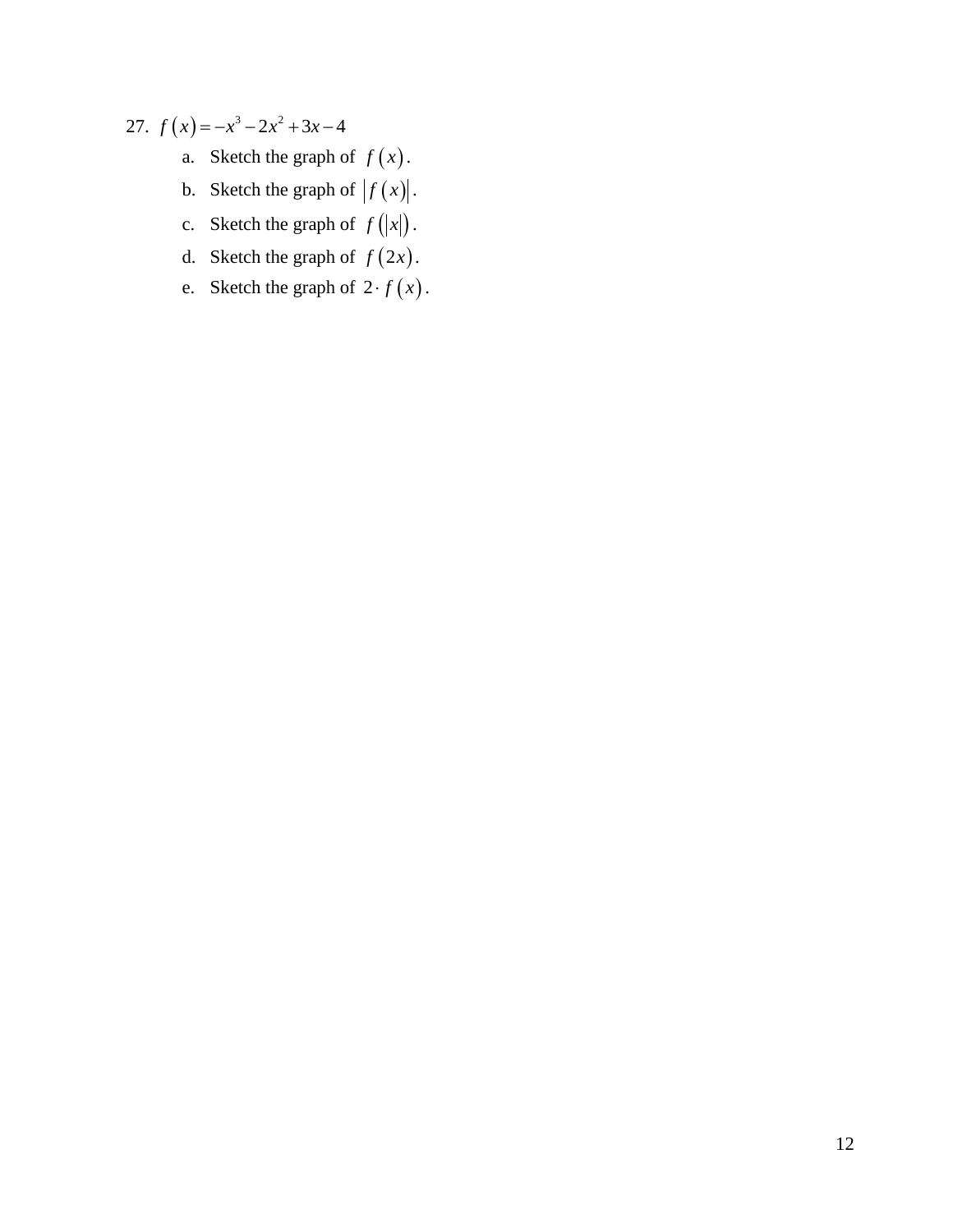28. Given: 
$$
f(x) = x^2 - 5x + 2
$$
  
  $g(x) = 3 - 2x$   
Find the coordinates of the point(s) of intersection.

#### **Factor each of the expressions**

29.  $x^2 - 8x + 12$ 

30.  $3x^2 + 8x + 5$ 

31.  $x^2 - 25$ 

32.  $4x^2 - 81$ 

Given  $f(x) = 4x - 1$  and  $g(x) = x + 6$ , find the following compositions:

- 35.  $g(f(x))$
- 36.  $f(g(x))$
- 37.  $f(f(x))$
- 38.  $g(f(g(x)))$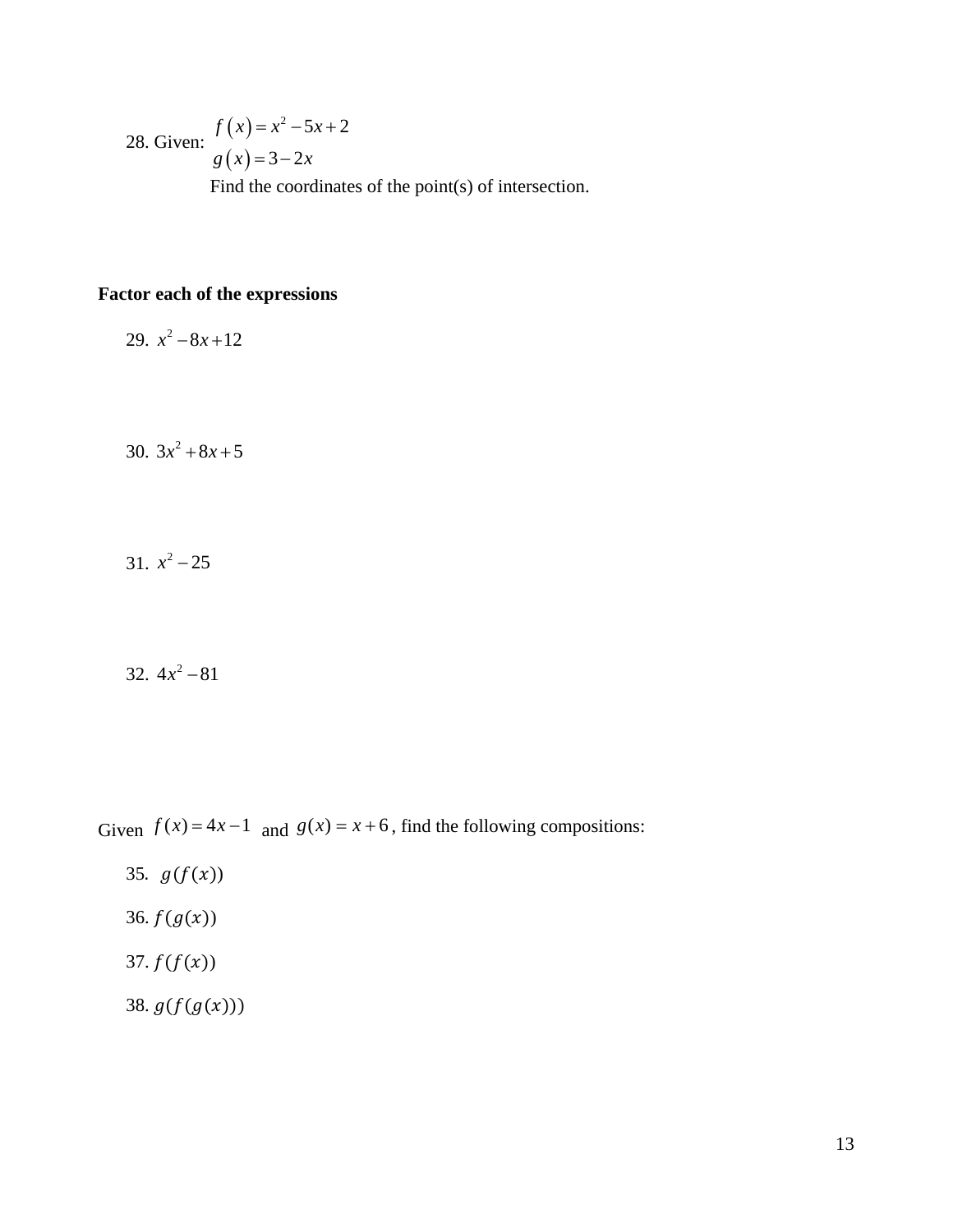Simplify Expressions

39. ln (1)  $40. e^{0}$ 41.  $e^{1+\ln(x)}$ 42.  $e^{3\ln x}$ 43. *x x* 44. e<sup>ln3</sup>

45. Sketch  $y = |x|$  as a piecewise function

46. Sketch a graph of the piecewise function  $f(x) = \{$  $-x^2$ ,  $-2 \le x < 1$  $-2$ ,  $x = 1$  $3x + 5$ ,  $1 < x \leq 3$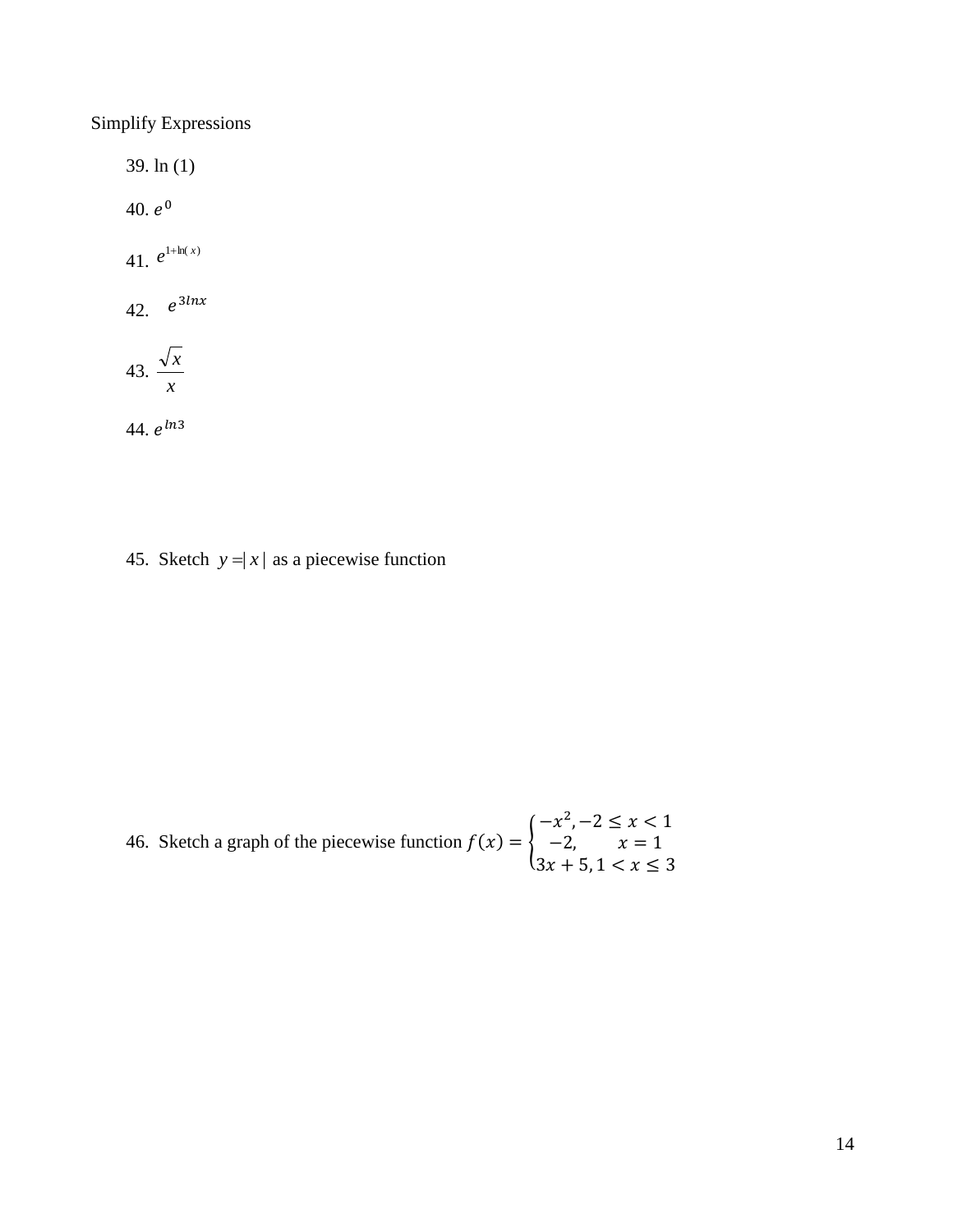47. The function  $f(x)$  is graphed below. Find the following.



48. Which of the following defines a function *f* for which  $f(-x) = -f(x)$ ?

A)  $f(x) = x^2$ B)  $f(x) = \sin x$ C)  $f(x) = \cos x$ D)  $f(x) = \log x$ E)  $f(x) = e^x$ 

49.  $\ln(x-2) < 0$  if and only if

A)  $x < 3$ B)  $0 < x < 3$ C)  $2 < x < 3$ D)  $x > 2$ E)  $x > 3$ 

50. The domain of the function defined by  $f(x) = \ln(x^2 - 4)$  is the set of all real numbers *x* such that

A)  $|x| < 2$ B)  $|x| \leq 2$ C)  $|x| > 2$ D)  $|x| \geq 2$ E)  $x$  is a real number

51. The domain of the function *f* given by  $f(x) = \frac{1}{1-x^2}$  $(x) = \frac{1}{1}$ *x f x* −  $=\frac{1}{\sqrt{2}}$  is  $\{x : |x| > 1\}$ , what is the range of f?

- A)  ${x : -\infty < x < -1}$ B)  ${x : -∞ < x < 0}$ C)  ${x: −∞ < x < 1}$
- D)  ${x : -1 < x < \infty}$ E)  ${x : 0 < x < \infty}$

52. The graph of  $y^2 = x^2 + 9$  is symmetric to which of the following?

- I. The *x*-axis
- II. The *y-*axis
- III. The origin
- A) I only B) II only C) III only D) I and II only E) I, II and III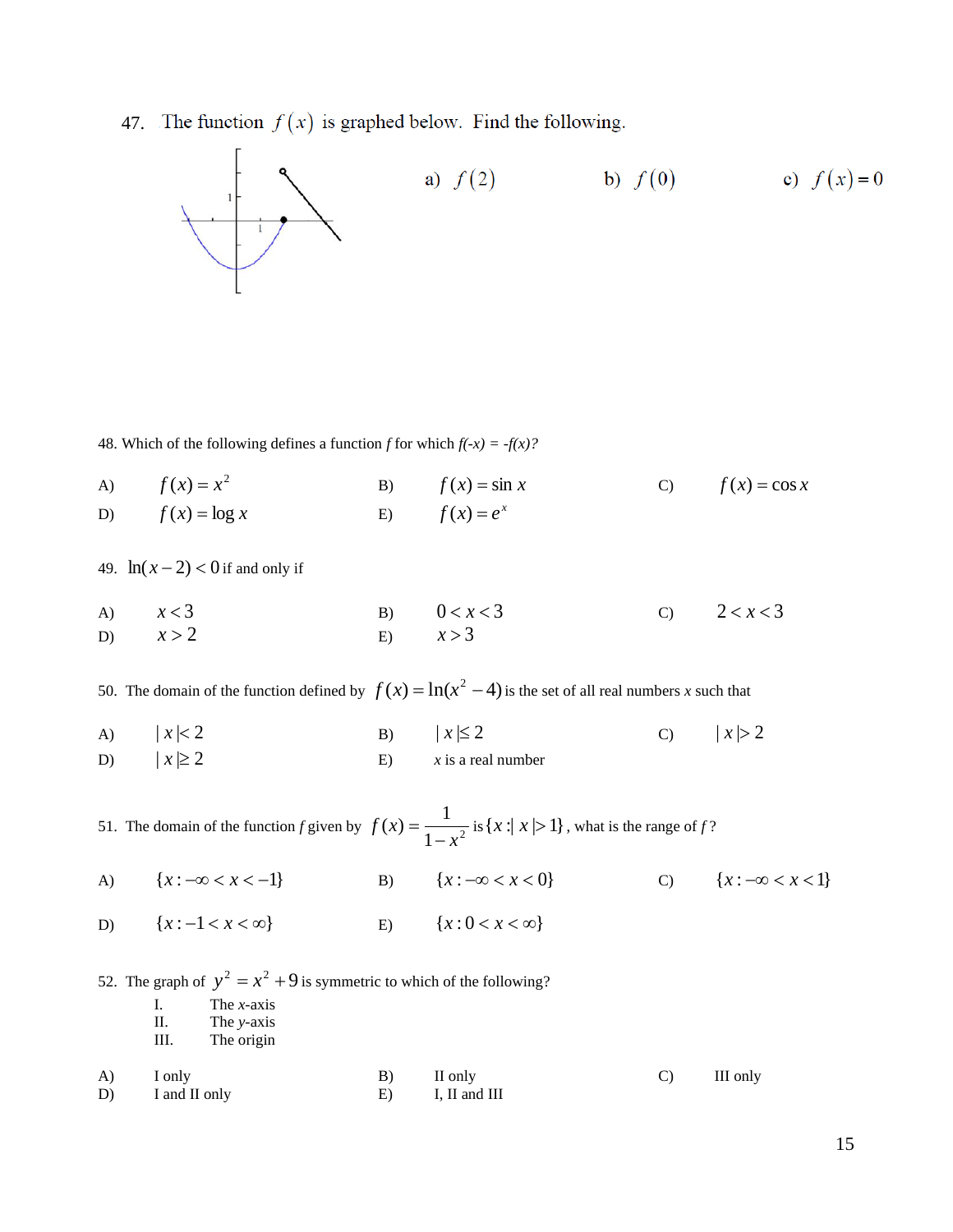53. What is the domain of the function *f* given by  $f(x) = \frac{x-3}{x-3}$  $f(x) = \frac{\sqrt{x^2 - 4}}{2}$ 2 −  $=\frac{\sqrt{x^2-1}}{x}$ *x*  $f(x) = \frac{\sqrt{x}}{x}$ 

A)  ${x : x \neq 3}$ B)  ${x : | x | \le 2}$ C)  ${x : | x \geq 2}$ D)  ${x : | x \geq 2}$ *andx*  $\neq 3$ E)  $\{x : x \geq 2 \text{ and } x \neq 3\}$ 

54. Which of the following does NOT have a period of  $\pi$ ?

A) 
$$
f(x) = \sin\left(\frac{1}{2}x\right)
$$
  
\nB)  $f(x) = \sin x$   
\nC)  $f(x) = \sin^2 x$   
\nD)  $f(x) = \tan x$   
\nE)  $f(x) = \tan^2 x$ 

55. The graph of which of the following equations has  $y = 1$  as an asymptote?

A)  $y = \ln x$ B)  $y = \sin x$ C)  $y = \frac{1}{x+1}$ = *x*  $y = \frac{x}{x}$ D) 1 2 − = *x*  $y = \frac{x}{x}$ E)  $y = e^{-x}$ 

55. The graph of which of the following equations has  $y = 1$  as an asymptote?

A)  $y = \ln x$ B)  $y = \sin x$ C)  $y = \frac{1}{x+1}$ = *x*  $y = \frac{x}{x}$ D) 1 2 − = *x*  $y = \frac{x}{x}$ E)  $y = e^{-x}$ 

56. Let *f* and *g* be odd functions. If *p*, *r,* and *s* are nonzero functions defined as follows, which must be odd?

|          | I.                        | $p(x) = f(g(x))$       |          |                          |               |               |
|----------|---------------------------|------------------------|----------|--------------------------|---------------|---------------|
|          | П.                        | $r(x) = f(x) + g(x)$   |          |                          |               |               |
|          |                           | III. $s(x) = f(x)g(x)$ |          |                          |               |               |
| A)<br>D) | I only<br>II and III only |                        | B)<br>E) | II only<br>I, II and III | $\mathcal{C}$ | I and II only |
|          |                           |                        |          |                          |               |               |

57. The fundamental period of  $2\cos(3x)$  is

| A) $\frac{2\pi}{3}$ | B) $2\pi$ | C) $6\pi$ |  |
|---------------------|-----------|-----------|--|
| $D)$ 2<br>$E)$ 3    |           |           |  |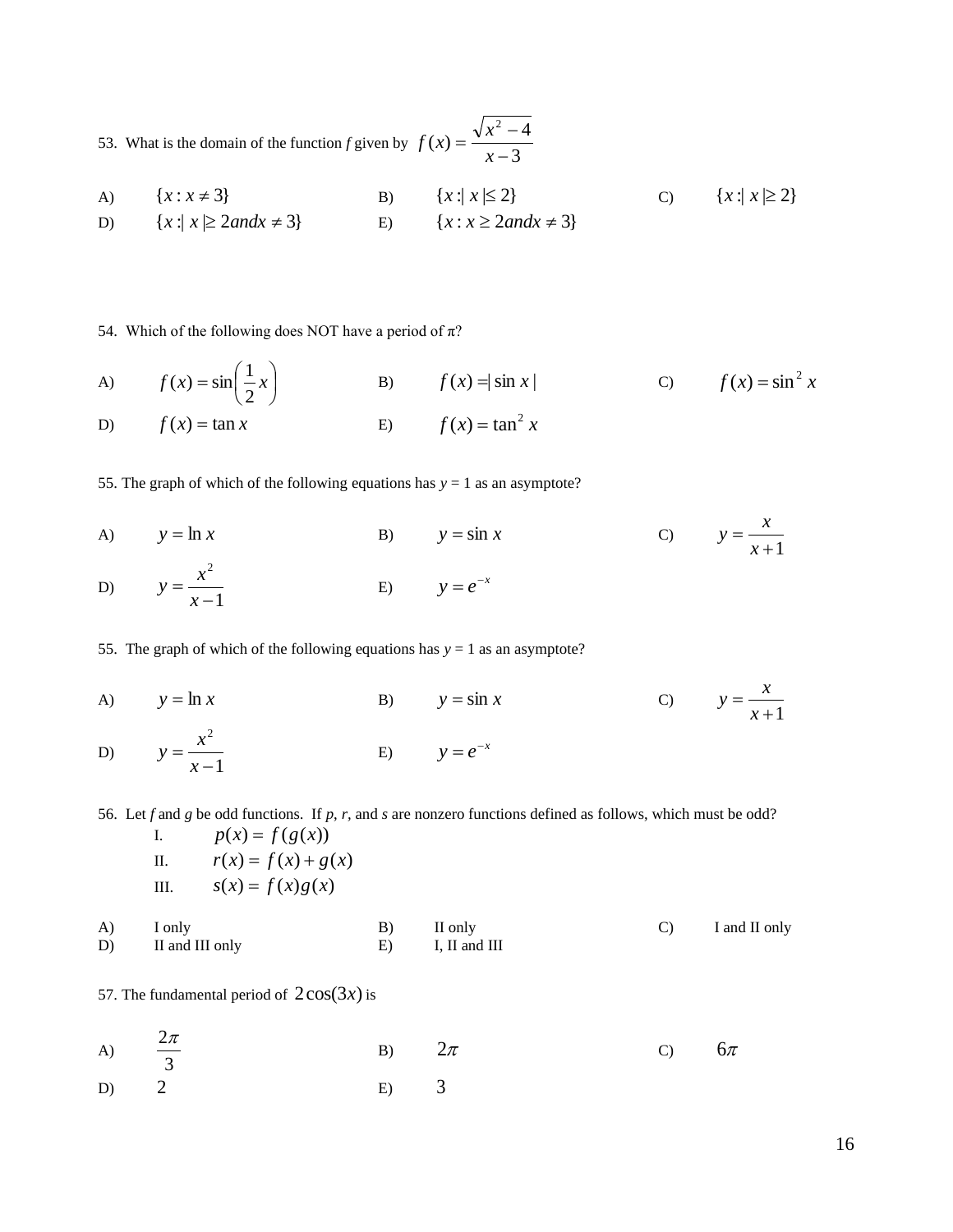58. If the graph of  $y = \frac{3x+2}{x+c}$  $y = \frac{ax + b}{b}$ +  $=\frac{ax+b}{x}$  has a horizontal asymptote  $y = 2$  and a vertical asymptote  $x = -3$ , then  $a + c =$ 

A) 
$$
-5
$$
 B)  $-1$  C) 0  
D) 1 E) 5

Factor as indicated

59. 
$$
3x^4 + 4x^3 - x^2 = x^2(\underline{\hspace{1cm}})
$$
 60.  $2\sqrt{x} + 6x^{\frac{3}{2}} = 2\sqrt{x}(\underline{\hspace{1cm}})$ 

61. 
$$
e^{-x} - xe^{-x} + 2x^2e^{-x} = e^{-x}(\underline{\hspace{2cm}})
$$

62. 
$$
x^{-1} - 2 + x = x^{-1}(\underline{\hspace{2cm}})
$$

63. 
$$
\frac{x}{2} - 6x^2 = \frac{x}{2} (\underline{\hspace{1cm}})
$$
 64.  $\sin^2 x + \tan x = \sin x (\underline{\hspace{1cm}})$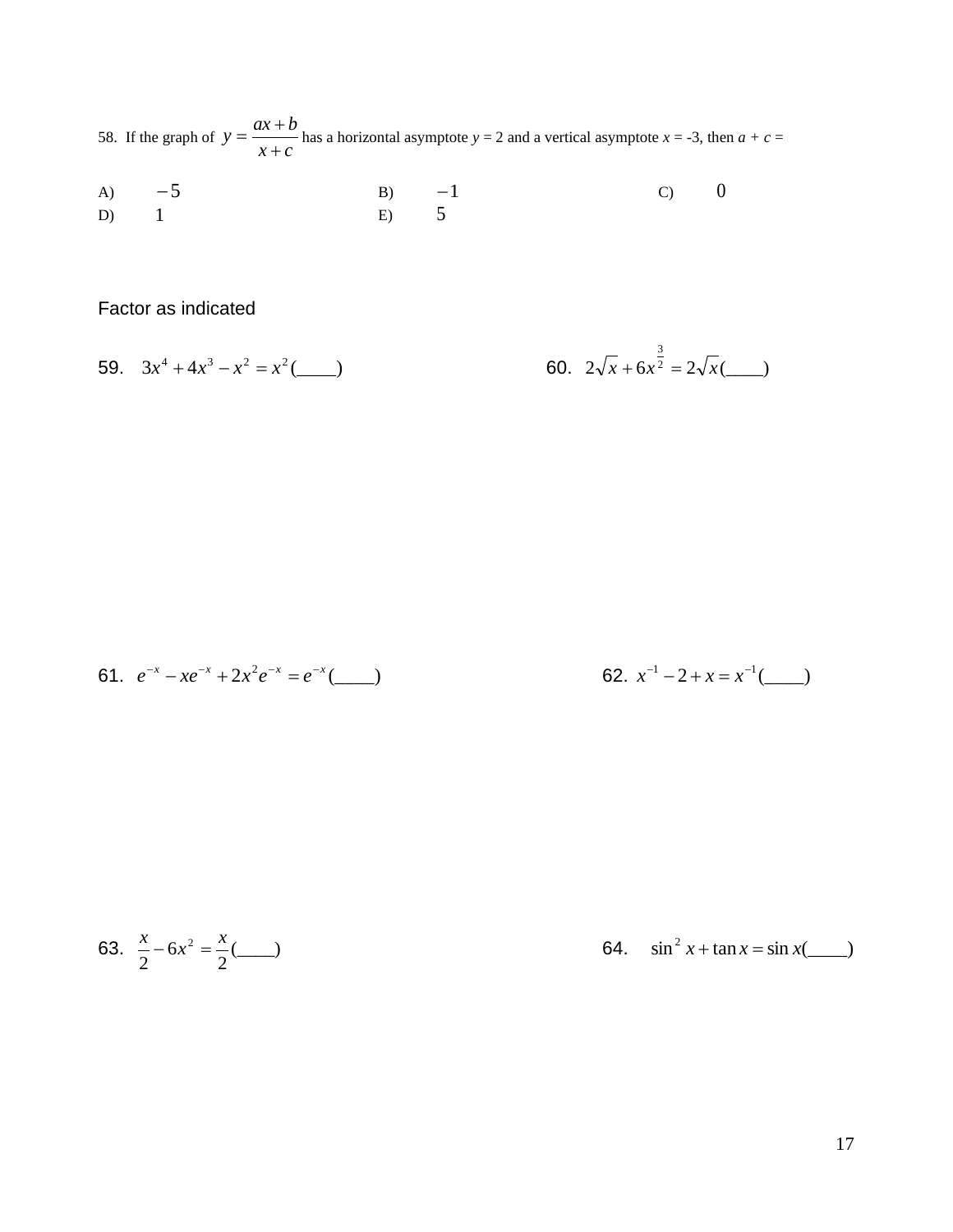65. 
$$
\frac{1}{2x^3 + 4x} = \frac{1}{2x} (\underline{\hspace{1cm}})
$$

Factor as indicated

66. 
$$
(x-1)^2(x) - 3(x-1) = (x-1)(\underline{\hspace{2cm}})
$$

67. 
$$
3(x^2+4)(x^2+1)+6(x^2+4)^2 = (x^2+4)(
$$

68. 
$$
\sqrt{x^2 + 1} - \frac{x^2}{\sqrt{x^2 + 1}} = \frac{1}{\sqrt{x^2 + 1}} (\underline{\hspace{1cm}})
$$

69. 
$$
(x-3)^3(x+2)-2(x-3)^2(x+2)^2=(x-3)^2(x+2)(\underline{\hspace{1cm}}
$$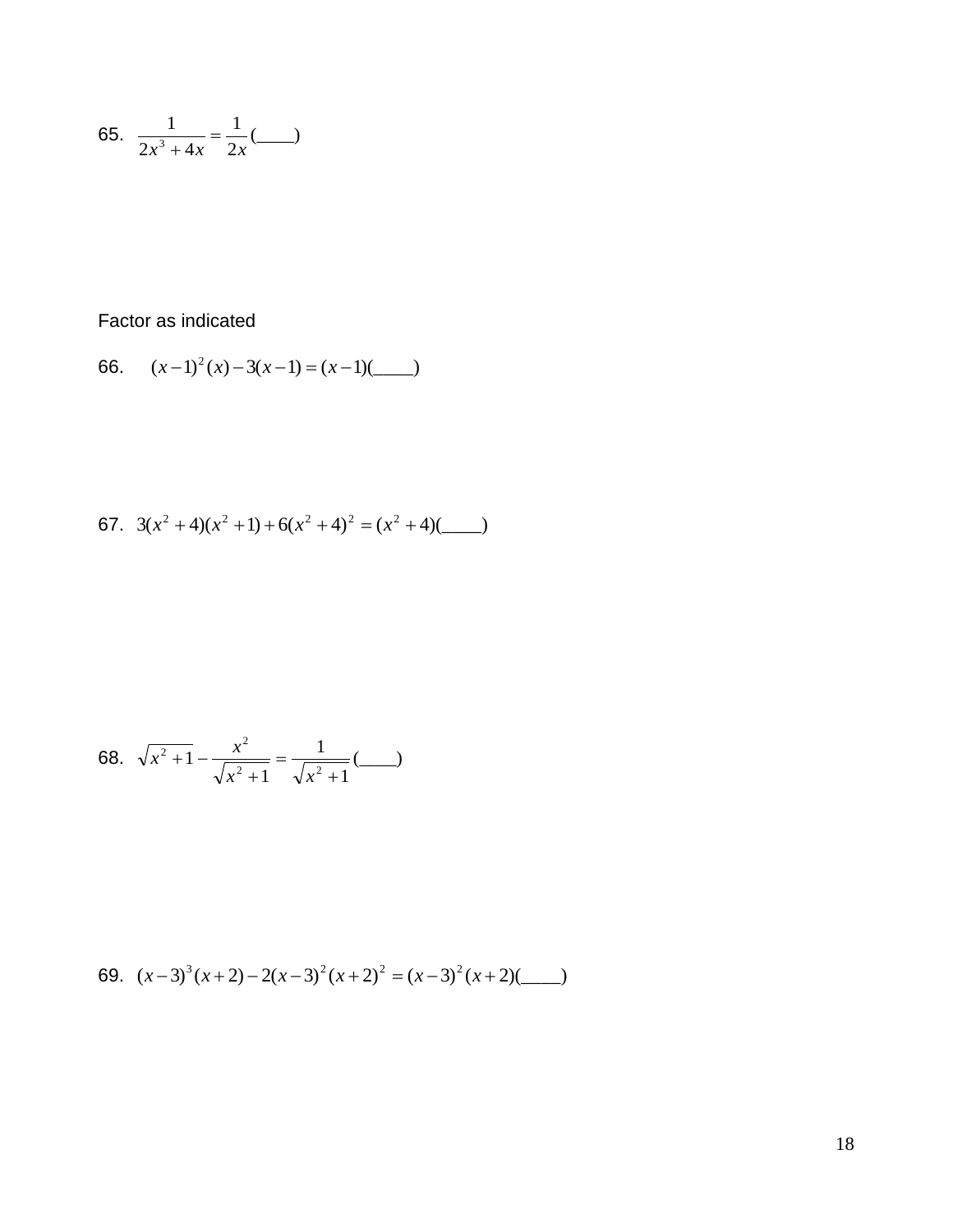70. 
$$
(2x+1)^{\frac{3}{2}}(x^{\frac{1}{2}})+(2x+1)^{\frac{5}{2}}(x^{-\frac{1}{2}})=(2x+1)^{\frac{3}{2}}(x^{-\frac{1}{2}})(\underline{\hspace{1cm}})
$$

Factor as indicated.

71. 
$$
x^2-3x+2=
$$
 ( ) ( ) 72.  $x^2-121=$  ( ) ( )

73. 
$$
x^2 + 5x - 6 = (x - 1)(y - 1)
$$

74. 
$$
x^2 + 5x + 6 = (x^2 + 5x - 3) = (x^2 + 5x - 3) = (x^2 + 5x - 3) = (x^2 + 5x - 3) = (x^2 + 5x - 3) = (x^2 + 5x - 3) = (x^2 + 5x - 3) = (x^2 + 5x - 3) = (x^2 + 5x - 3) = (x^2 + 5x - 3) = (x^2 + 5x - 3) = (x^2 + 5x - 3) = (x^2 + 5x - 3) = (x^2 + 5x - 3) = (x^2 + 5x - 3) = (x^2 + 5x - 3) = (x^2 + 5x - 3) = (x^2 + 5x - 3) = (x^2 + 5x - 3) = (x^2 + 5x - 3) = (x^2 + 5x - 3) = (x^2 + 5x - 3) = (x^2 + 5x - 3) = (x^2 + 5x - 3) = (x^2 + 5x - 3) = (x^2 + 5x - 3) = (x^2 + 5x - 3) = (x^2 + 5x - 3) = (x^2 + 5x - 3) = (x^2 + 5x - 3) = (x^2 + 5x - 3) = (x^2 + 5x - 3) = (x^2 + 5x - 3) = (x^2 + 5x - 3) = (x^2 + 5x - 3) = (x^2 + 5x - 3) = (x^2 + 5x - 3) = (x^2 + 5x - 3) = (x^2 + 5x - 3) = (x^2 + 5x - 3) = (x^2 + 5x - 3) = (x^2 + 5x - 3) = (x^2 + 5x - 3) = (x^2 + 5x - 3) = (x^2 + 5x - 3) = (x^2 + 5x - 3) = (x^2 + 5x - 3) = (x^2 + 5x - 3) = (x^2 + 5x - 3) = (x^2 + 5x - 3) = (x^2 + 5x - 3) = (x^2 + 5x - 3) = (x^2 + 5x - 3) = (x^2 + 5x - 3) = (x^2 + 5x - 3) = (x^2 + 5x - 3) = (x^2 + 5x - 3) = (x^2 + 5x
$$

76. 
$$
e^{2x} + 2 + e^{-2x} = (x - 1)(x - 1)
$$

77. 
$$
x^4 - 7x^2 + 12 = (x^2 - 1)(x - 1)
$$
 78.  $\sin x - \sin^3 x = (x^2 - 1)(x - 1)(x - 1)$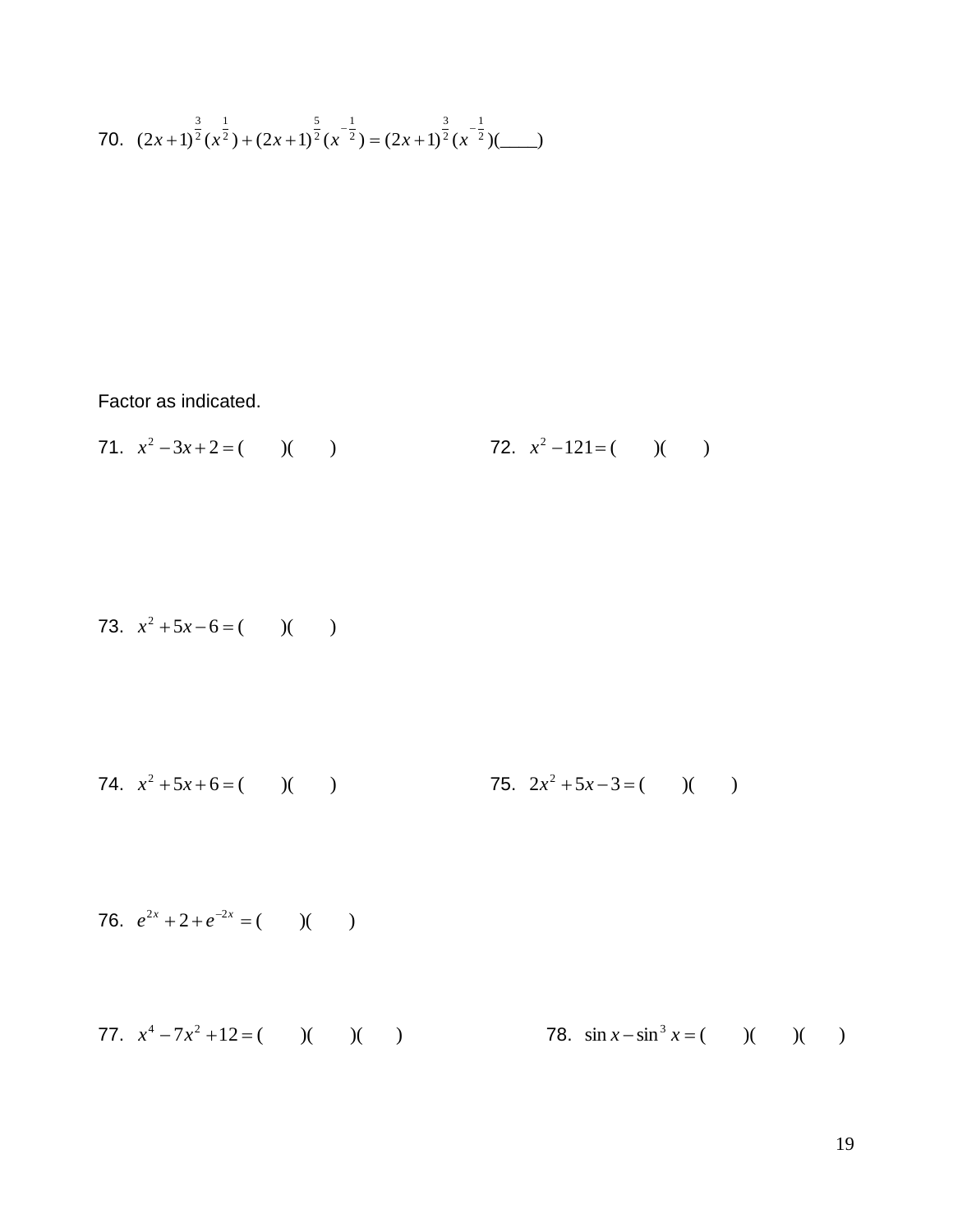Reduce each expression to lowest terms:

79. 
$$
\frac{3x+9}{6x}
$$
 80.  $\frac{x^5}{x^{\frac{1}{2}}}$ 

81. 
$$
\frac{(x+1)^3(x-2)+3(x+1)^2}{(x+1)^4}
$$

82. 
$$
\frac{x^{\frac{1}{2}} - x^{\frac{1}{3}}}{x^{\frac{1}{6}}}
$$

83. 
$$
\frac{\sqrt{x-1} + (x-1)^{\frac{3}{2}}}{\sqrt{x-1}}
$$

84. *x*  $x + \cos x$ 2sin  $1 - (\sin x + \cos x)^2$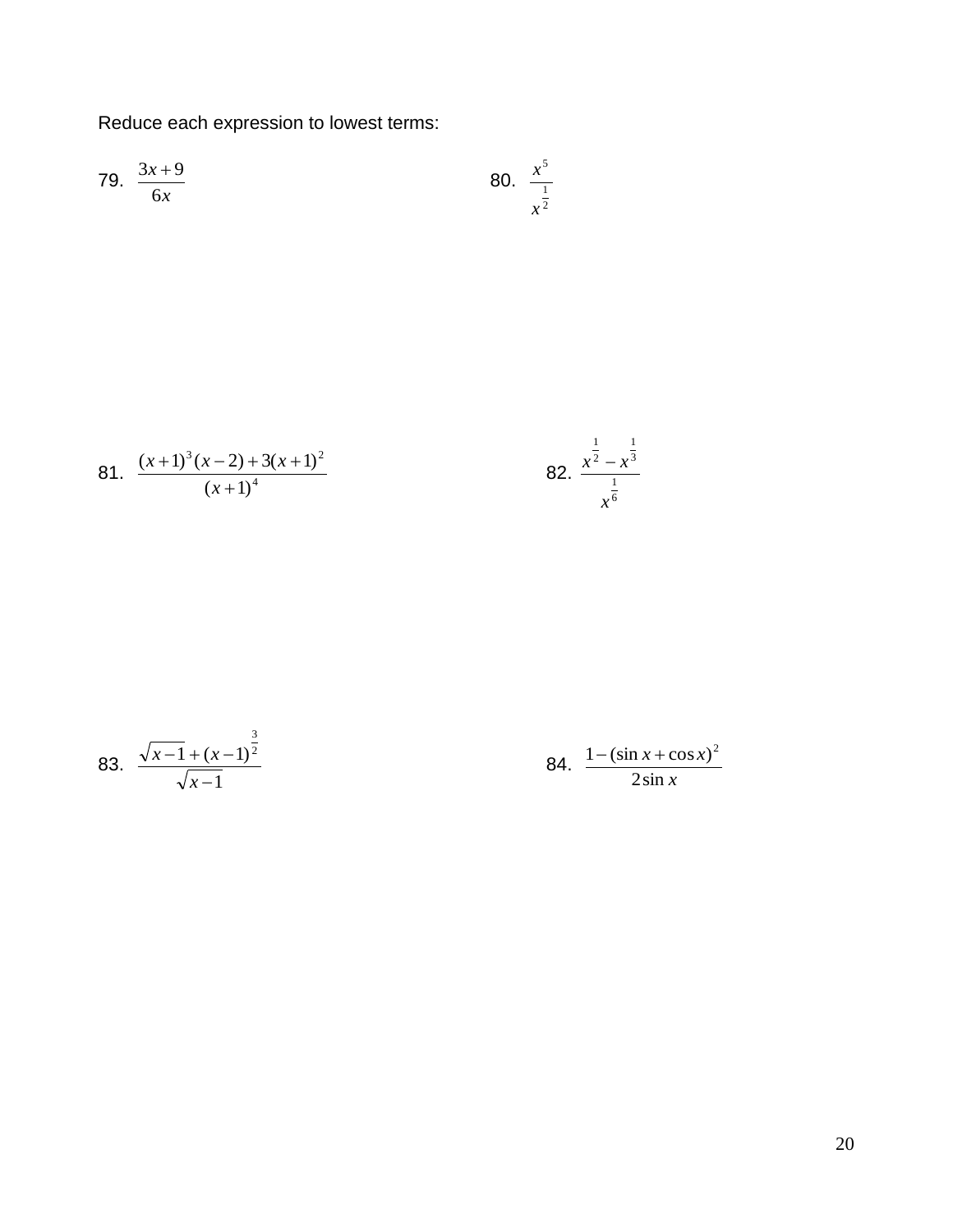For each equation, solve for the indicated expression.

85.  $x^2 - 4x - 1 = 0$ , *for x* 86.  $2x^2 + x - 3 = 0$ , *for x* 

87.  $\cos^2 x + 3\cos x + 2 = 0$ , *for*  $\cos x$ , *then for x* 

88. 
$$
x^2 - xy - (1 + y^2) = 0
$$
, for x  
89.  $x^4 - 4x^2 + 2 = 0$ , for  $x^2$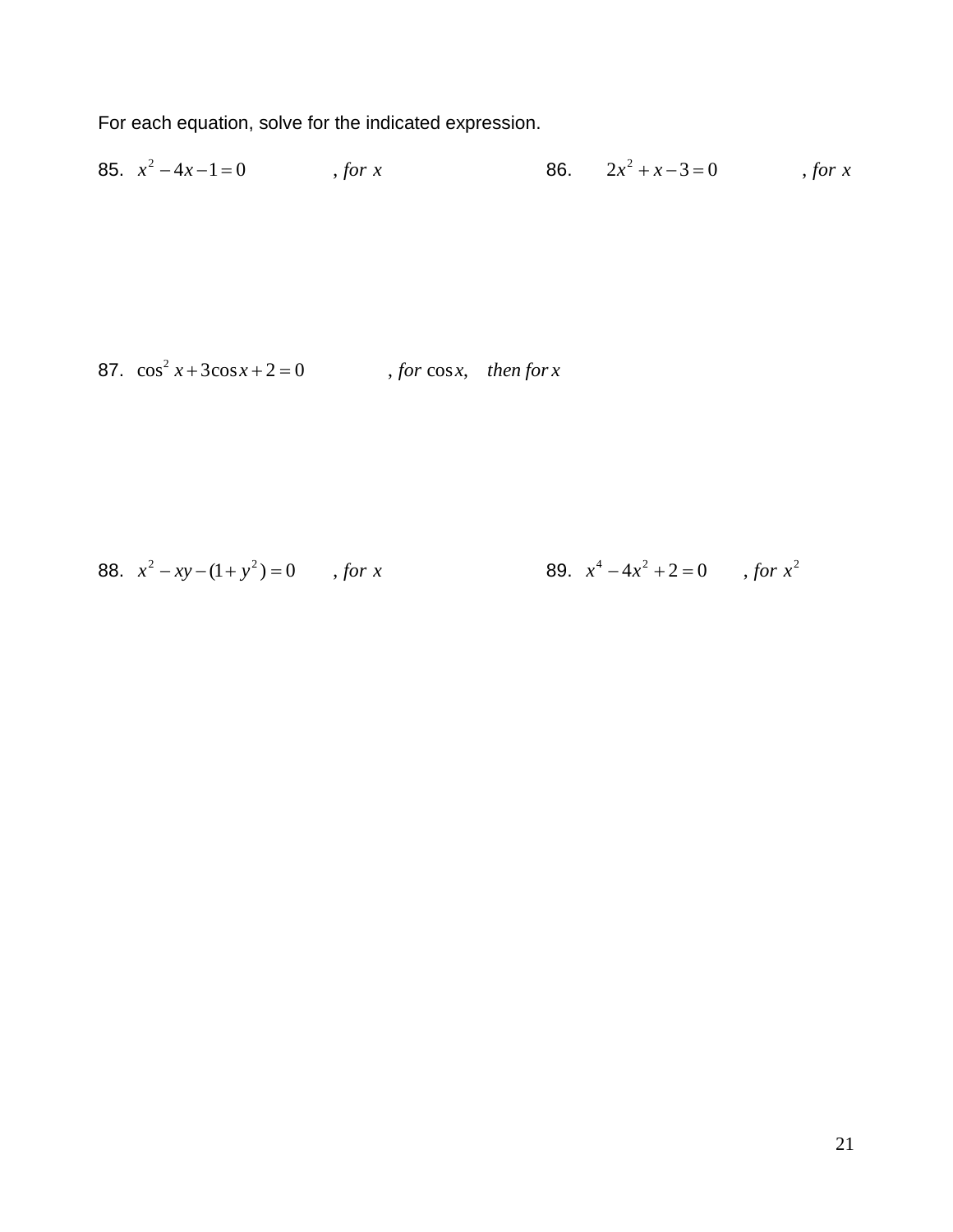Use synthetic division to factor as indicated.

90. 
$$
x^3 - 4x^2 + 2x + 1 = (x - 1)(
$$
 91.  $2x^3 + 5x + 7 = (x + 1)($  92.

92. 
$$
x^4 - 3x^3 + x^2 + x + 2 = (x - 2)(
$$
 93.  $4x^4 + 3x^2 - 1 = (2x - 1)($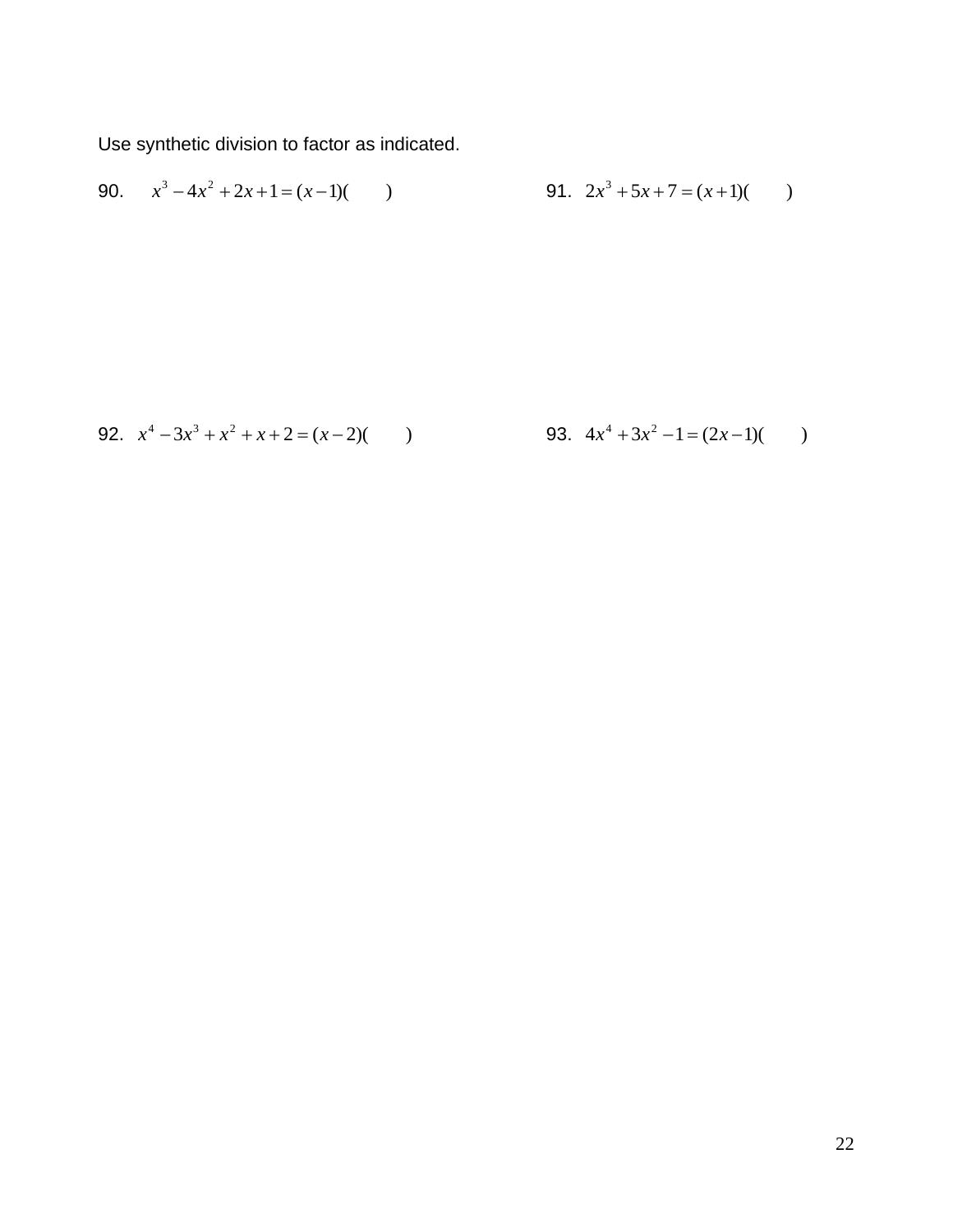Factor completely (into linear or irreducible quadratic factors):

94.  $x^3 - 27$  $x^3 - 27$  95.  $x^3 - 3x^2 + 3x - 1$ 

96.  $x^3 + 6x^2 + 12x + 8$ 

\*

97.  $x^4 - 25$  (Note:into three factors)

98. *x*<sup>4</sup> −8*x*<sup>3</sup> + 24*x*<sup>2</sup> − 32*x* + 16 (Pascal's Triangle)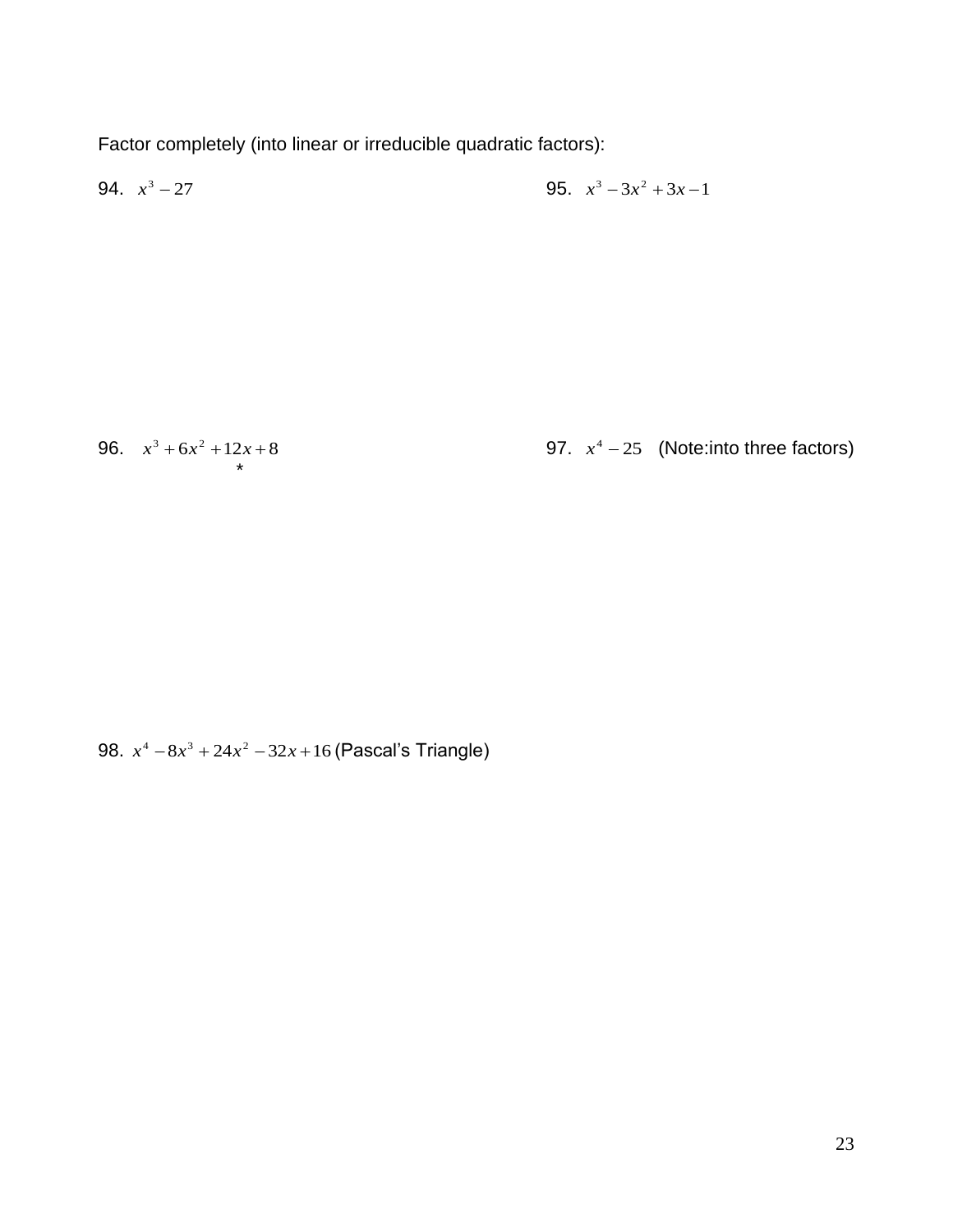Factor completely (into linear or irreducible quadratic factors):

99. 
$$
x^3 + 4x^2 - 2x - 8
$$
 100.  $x^3 + 2x^2 + 3x + 6$ 

101.  $5\cos^2 x - 5\sin^2 x + \sin x + \cos x$ 

102.  $\cos^2 x + 4\cos x + 4 - \tan^2 x$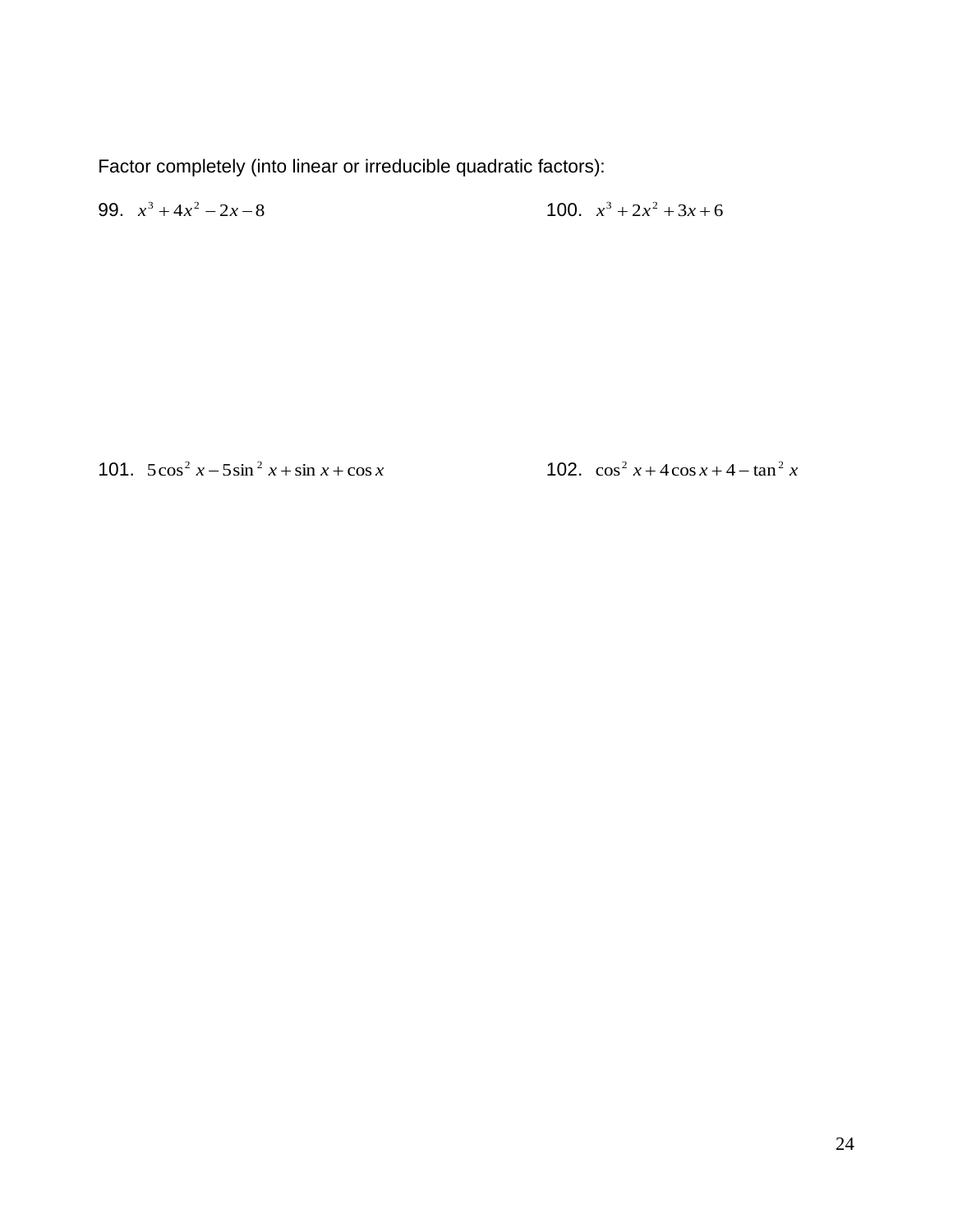Rewrite each of the following in simplest form:

103. 
$$
\frac{(x-1)(x+3)-(x+1)^2}{x+1}
$$
 104. 
$$
\frac{\sqrt{x^2+1}-\frac{1}{\sqrt{x^2+1}}}{x^2+1}
$$

105. 
$$
\frac{x^2 - 5x + 6}{x^2 - 4x + 4}
$$
 106. 
$$
\frac{1}{x + 1} - \frac{1}{x - 1} - \frac{2}{x^2 - 1}
$$

107. 
$$
\frac{x(-2x)}{2\sqrt{1-x^2}} + \sqrt{1-x^2} + \frac{1}{\sqrt{1-x^2}}
$$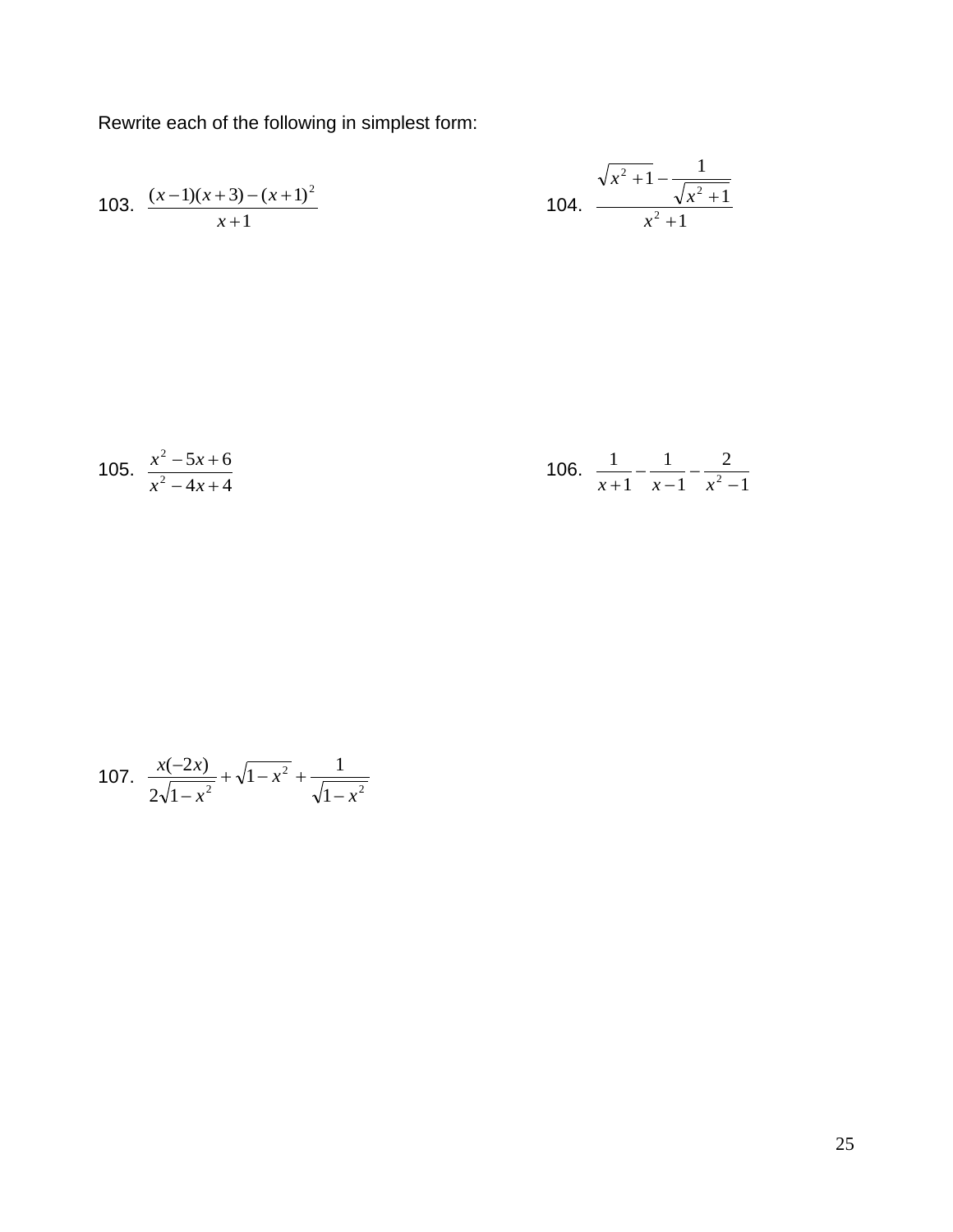Remove the sum or difference from the denominator by multiplying the numerator and denominator by the conjugate of the denominator.

108. 
$$
\frac{1}{1-\cos x}
$$
 109.  $\frac{x}{1-\sqrt{x^2+1}}$ 

110. 
$$
\frac{2}{x + \sqrt{x^2 + 1}}
$$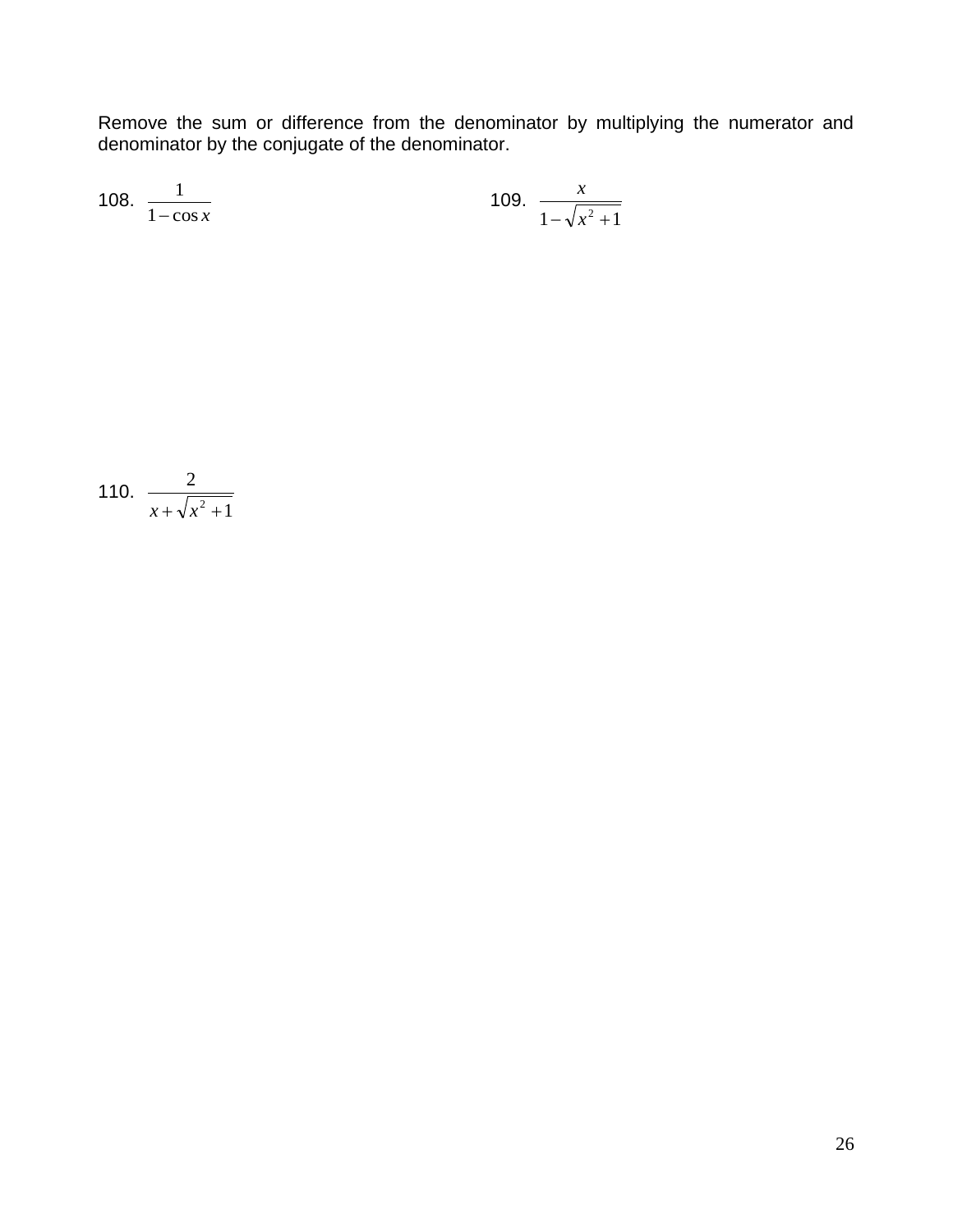Solve each equation on the interval  $[0, 2\pi)$ .

111.  $\sin x = \frac{1}{2}$ 112.  $\cos^2 x = \cos x$ 

113.  $2\cos x + \sqrt{3} = 0$ 

114.  $4\sin^2 x = 1$